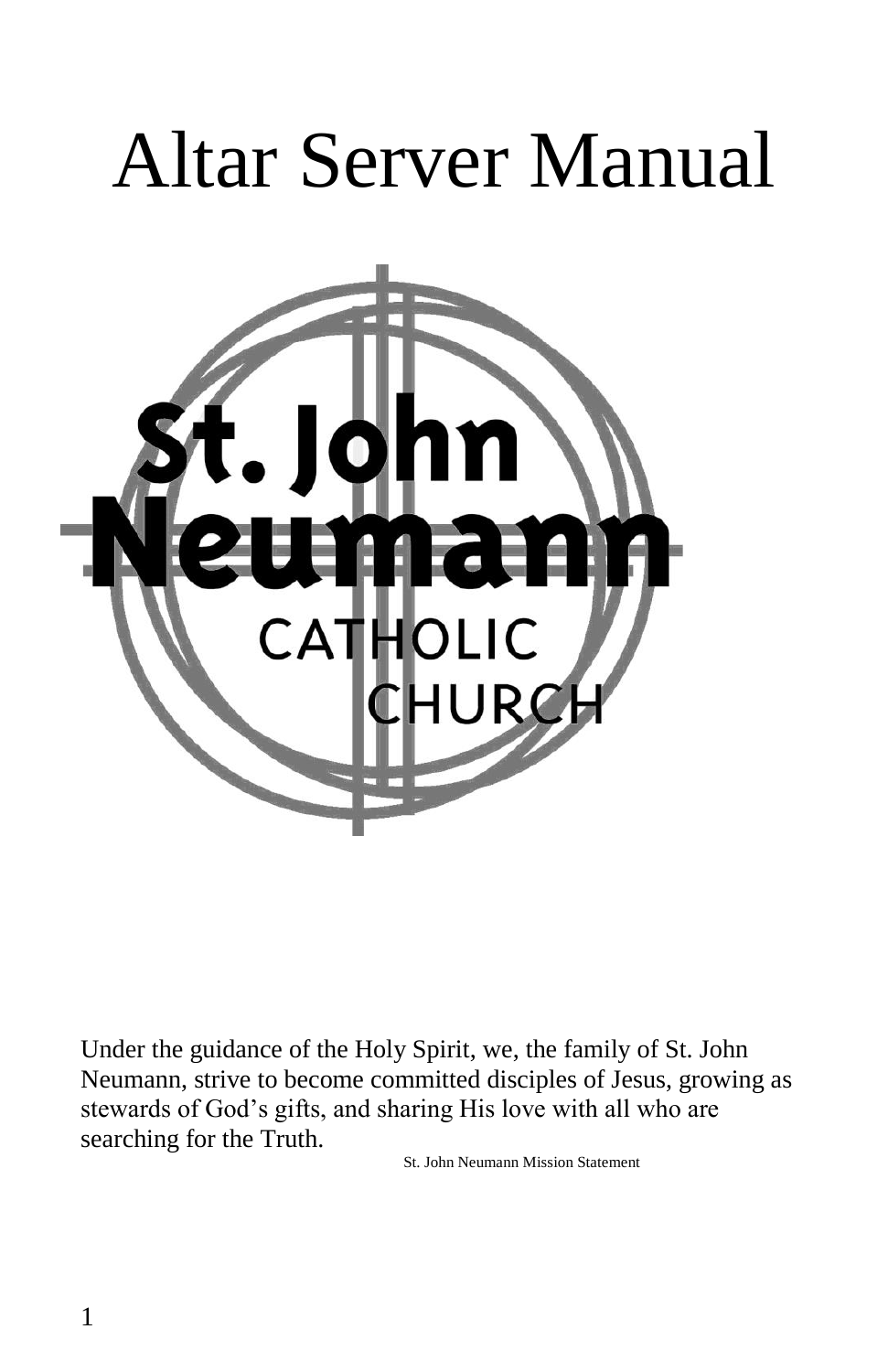#### **Contents**

A Letter from Pope St. John Paul II

A Letter from Fr. Peck

Ministry of Altar Server

Items used during the Mass

The Mass

The Order of the Mass

How to Serve Mass

Mass Prayers

Altar Server Rank St. Dominic Savio Altar Server Rank St. John Berchman Altar Server Rank St. Tarcisius Altar Server Rank Pope St. Pius X

Servers Prayer

Altar Server Team

(updated 7/15/19)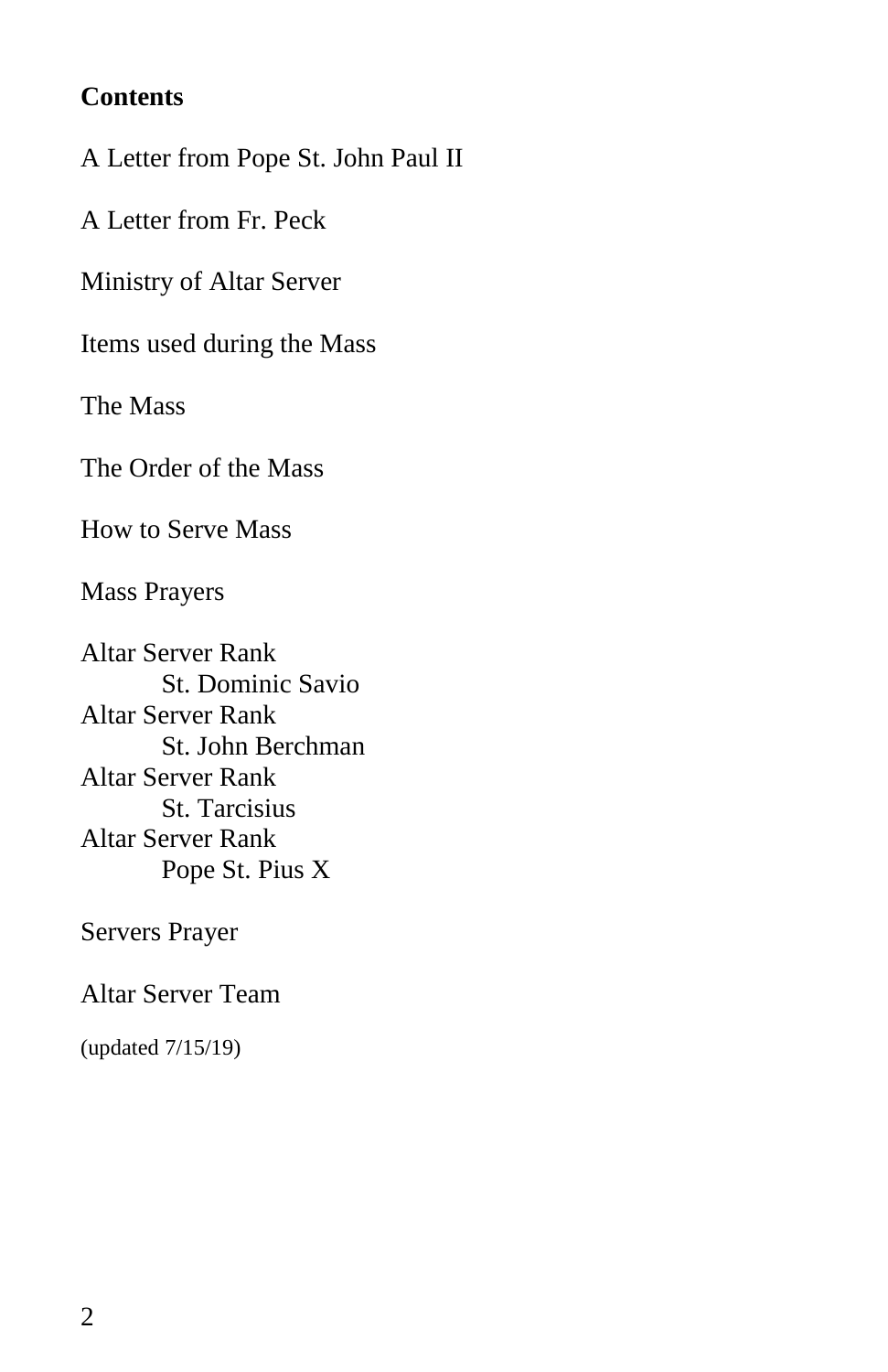#### **Altar Servers Servants of Jesus**

Dear young people,

I greet you affectionately, dear young people. Your commitment to the altar is not only a duty but a great honor, a true holy service. Regarding this service, I would like to suggest some points for your reflection.



The vestments worn by altar servers are very special. They recall a garment that everyone puts on when he is welcomed, in Jesus Christ, into the community. I am referring to the baptismal garment whose deep meaning is explained by St. Paul: "For as many of you as were baptized into Christ have put on Christ" (Gal 3:27).

Even if you no longer fit into your baptismal garment, dear altar servers, you have put on that of an altar server. Yes, Baptism is the starting point of your "authentic liturgical service," which puts you beside your Bishops, priests, and deacons (cf. Sacrosanctum Concilium, no 29). The altar server has a privileged place in liturgical celebrations. Those who serve at Mass present themselves to a community. They experience from close at hand that Jesus Christ is present and active in every liturgy. Jesus is present and active in every liturgy. Jesus is present whenever the community gathers to pray and give praise to God. Jesus is present above all in the Eucharist, under the appearance of bread and wine. He acts through the priest who celebrates Holy Mass and administers the sacraments in persona Christi (in the person of Christ).

Therefore in the liturgy you are far more than a mere "helpers of the parish priest." Above all, you are servants of Jesus Christ, the eternal High Priest. Thus you altar servers especially are called to be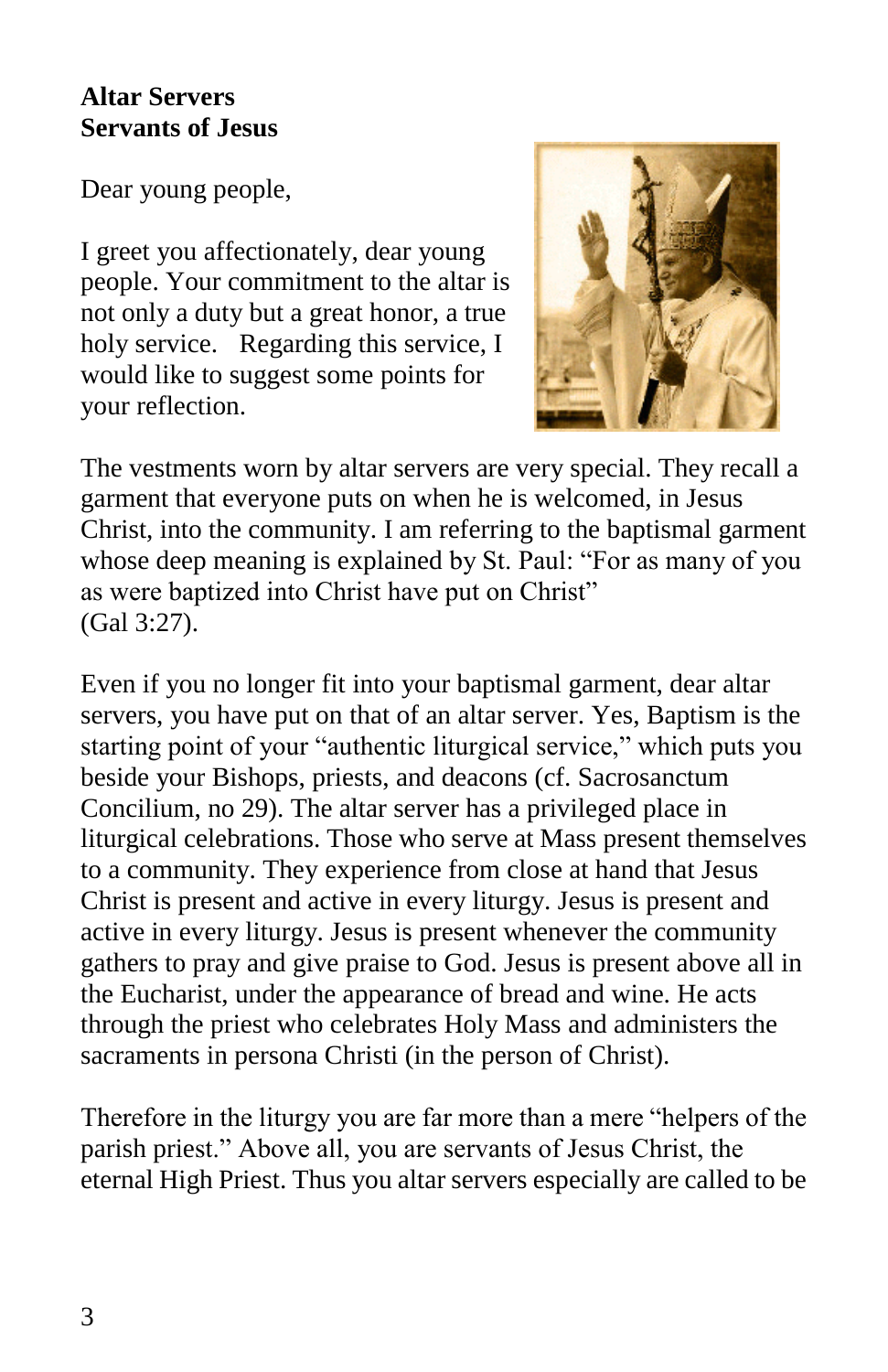young friends of Jesus. Strive to deepen and foster this friendship with him. You will discover that in Jesus you have found a true friend for life.

The altar server often holds a candle in his hand. How can we not think of what Jesus said in the Sermon on the Mount: "You are the light of the world" (Mt. 5:14). Your service cannot be restricted to the inside of a church. It must shine out in your everyday life: at school, in the family, and in the different social contexts. For those who want to serve Jesus Christ in a church must be his witnesses everywhere.

Dear young people, your contemporaries are awaiting the true "light of the world" (cf. Jn 1:9). Do not hold your candlestick only inside the church but take the light of the Gospel to all who live in darkness and are going through a difficult time in their lives.

I have spoken of friendship with Jesus. How happy I would be if something more sprang from this friendship! How beautiful it would be if some of you could discover a vocation to the priesthood! Jesus Christ urgently needs young people who generously make themselves available to him without reserve.

Furthermore, might not the Lord also be calling some of you girls to embrace the consecrated life in order to serve the Church and the brethren? Also for those who would like to be united in marriage, an altar server's service teaches that an authentic union must always include readiness for reciprocal and gratuitous service.

> Pope Saint John Paul II August 1, 2001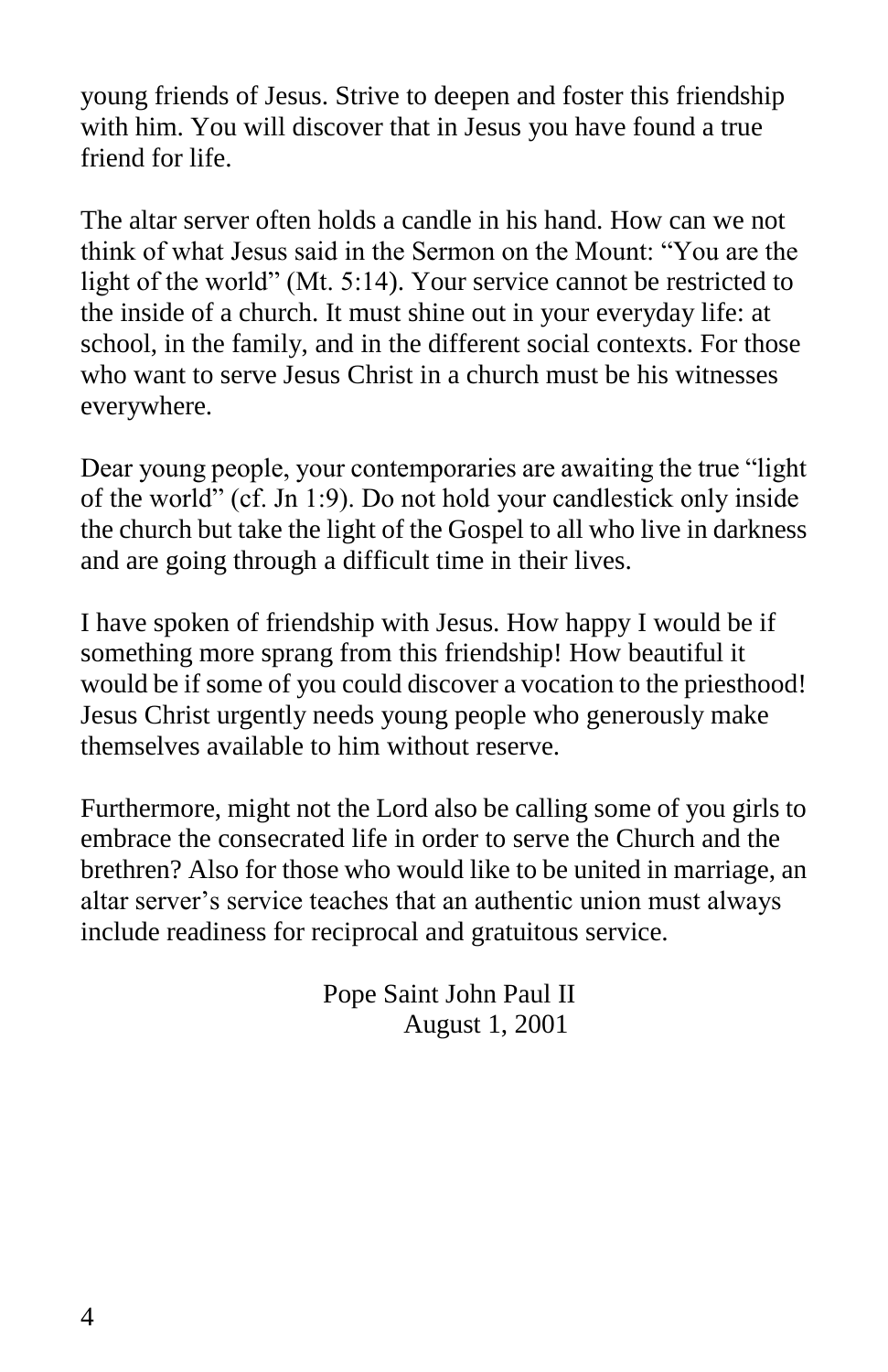Dear Altar servers,

You are now a member of a very special group of young people in our parish who have answered God's call to ministry. As a St. John Neumann altar server, you are one of the liturgical ministers of our parish and have special tasks to perform during liturgies, especially during the celebration of the Eucharist; the Mass. Serving the Mass will involve learning some new words and terms. You will also be asked to perform very special duties. It is important to realize that you are serving God in helping with prayers and with the Eucharist.

This guide covers the main details of serving the Mass. The guide should help you become more comfortable and refined in your role on the altar.

In Christ,

Fr. David Peck

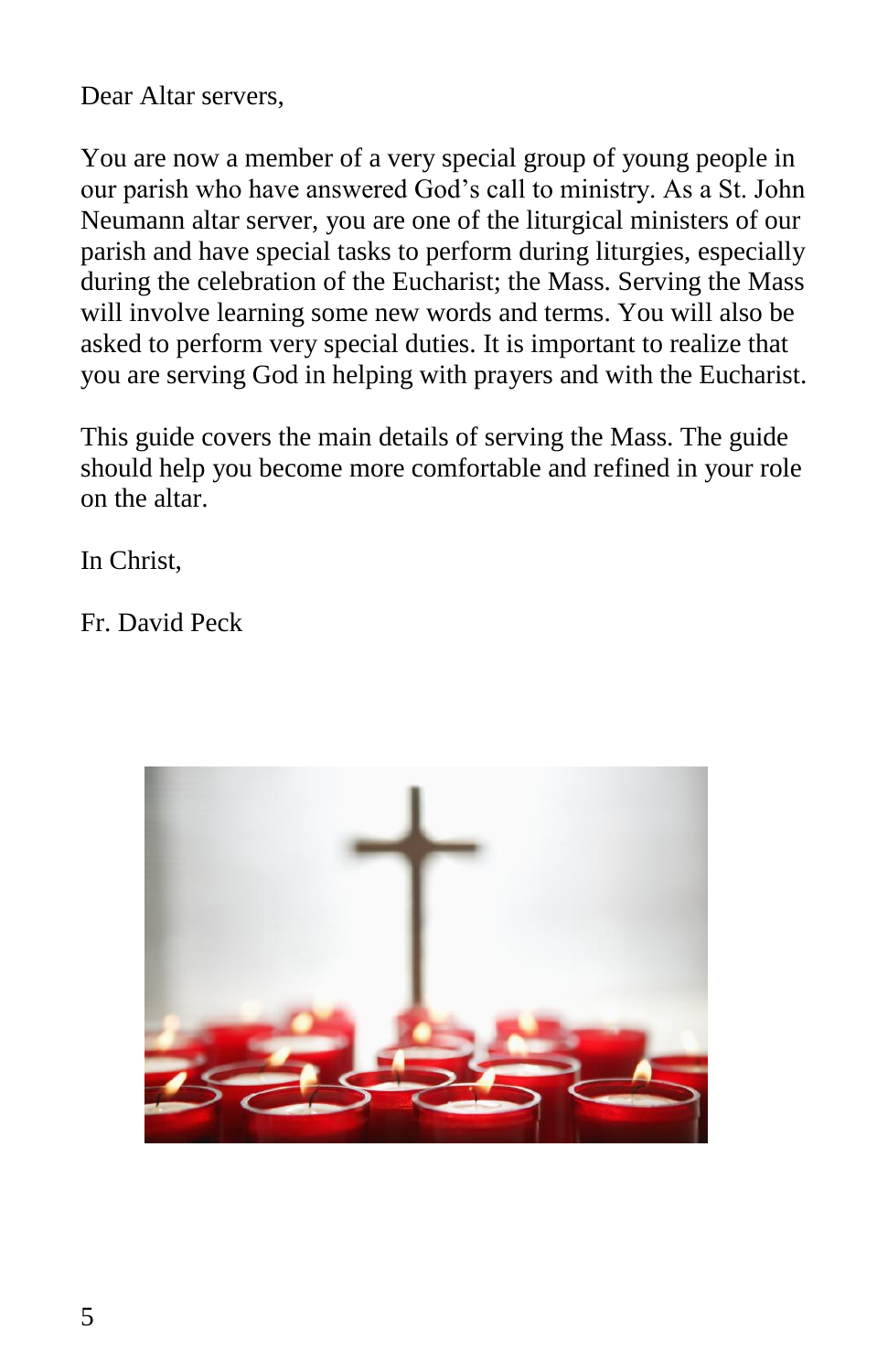## **The Ministry of Altar Server**

Serving at Mass is a privilege, and everyone who serves in this ministry must realize that with this privilege come responsibilities.

All youth, fourth grade and older, are eligible to serve.

Servers must attend Sunday Mass weekly. Without a devotion to the Eucharist, serving is an empty task.

Servers must be of high moral character and an example to their family, friends and classmates of what it means to be a Catholic Christian. If you want to serve, you have to be a good Catholic, which means weekly Mass, following The Commandments, and making sure that you are a friend of Jesus.

Servers must be on time for serving assignments. If you are unable to serve, **you need to find a suitable substitute.**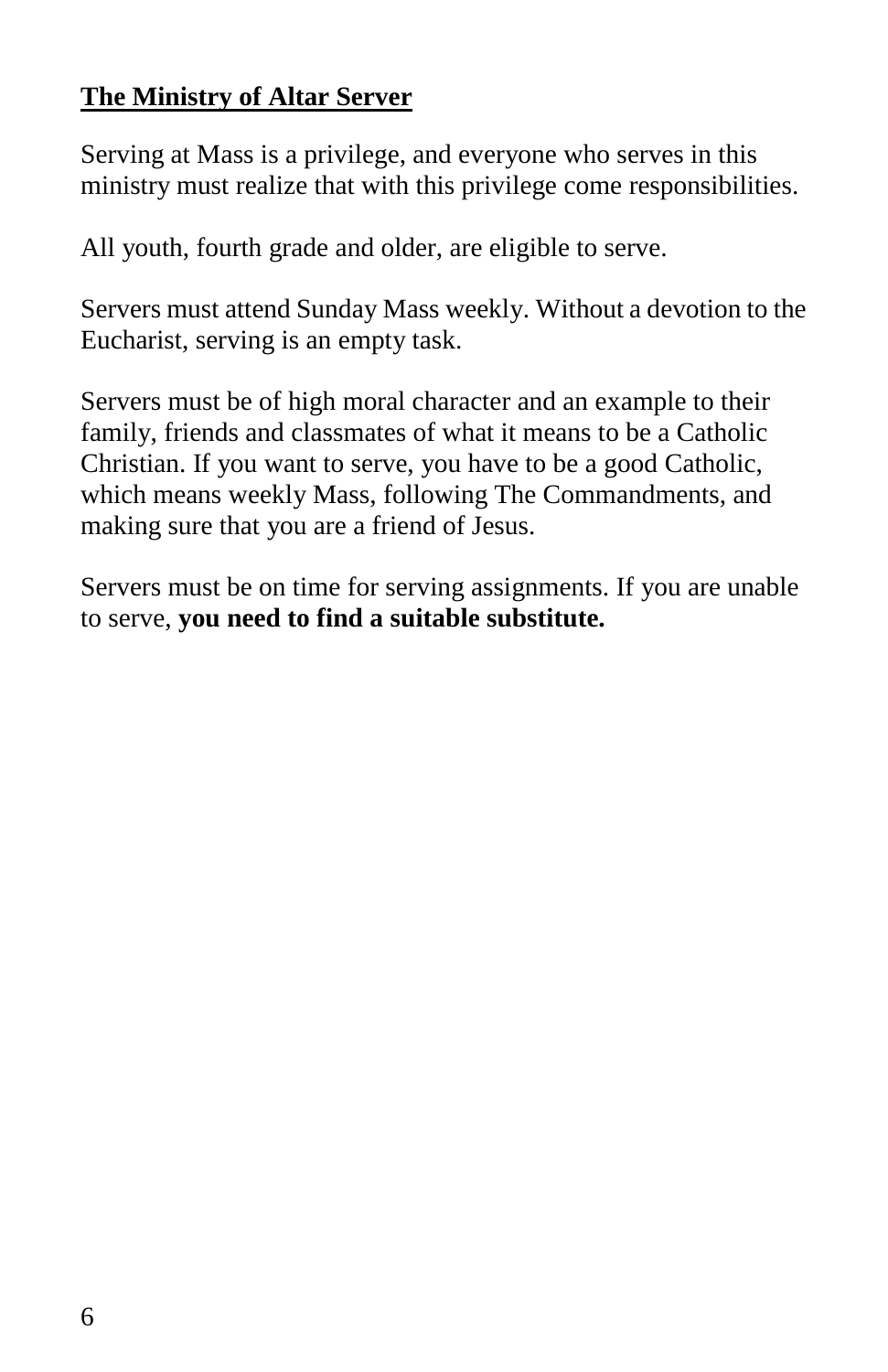#### **Become familiar with the items you see and use in Mass**

#### **Tabernacle**



**Cassock** 

The Tabernacle is the place where the Eucharist is kept and protected. Priests, deacons, and people with special permission remove the Eucharist from the Tabernacle to bring to Mass or to the sick and home-bound.

The Cassock is a close-fitting garment, usually black, reaching to the heels. It is worn by seminarians and priests, and sometimes Altar boys. It is black to symbolize poverty.



## **Surplice**



The surplice is a white linen garment worn over the cassock. It is white to symbolize purity.

## **Alb**

An alb is a white garment reaching to the heels and is worn by priests and altar servers. At St. John Neumann servers wear albs at all Masses. It is white to symbolize purity, as well.

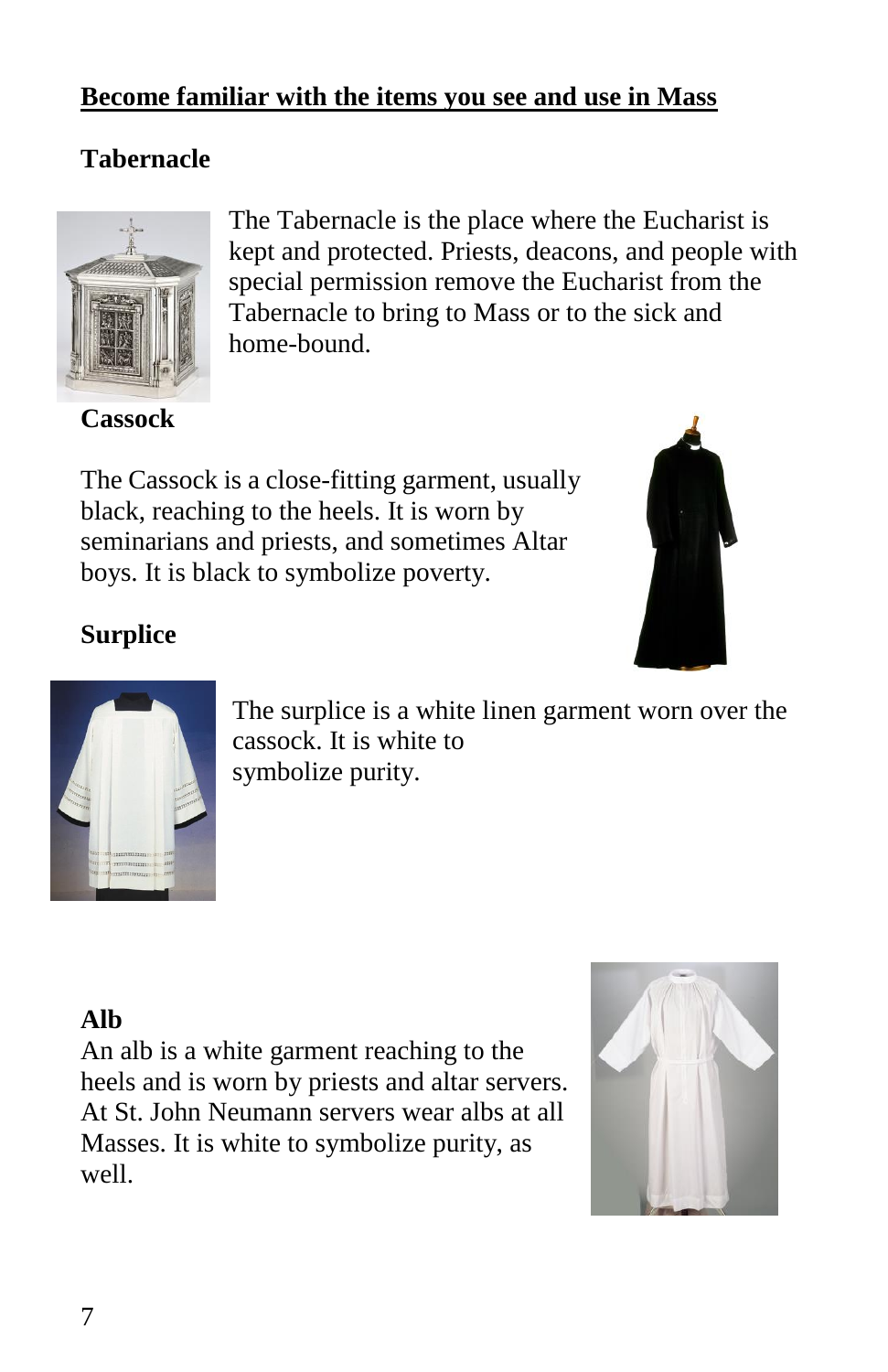## **Chasuble**

The chasuble is the vestment that a priest wears to celebrate Mass. Different colors are worn depending on the liturgical season of the year. It goes on top of all the other vestments to symbolize the virtue of charity, which is supposed to cover all that the priest does.



#### **Stole**



A stole is a wide piece of cloth that hangs around the neck of a priest and straight down his front. A deacon wears a stole crossing his heart. The stole signifies that the person who is wearing it is ordained in the Sacrament of Holy Orders either as a deacon, priest or bishop.

#### **Purificator**

A purificator is a white cloth that is used to purify and clean the chalice.



#### **Corporal**



The corporal is a square white cloth that is spread over the place on the altar where the bread and wine will be consecrated into the Body and Blood of Christ**.**

#### **Roman Missal**

The Roman Missal is a large red book that contains the prayers the priest uses at Mass.

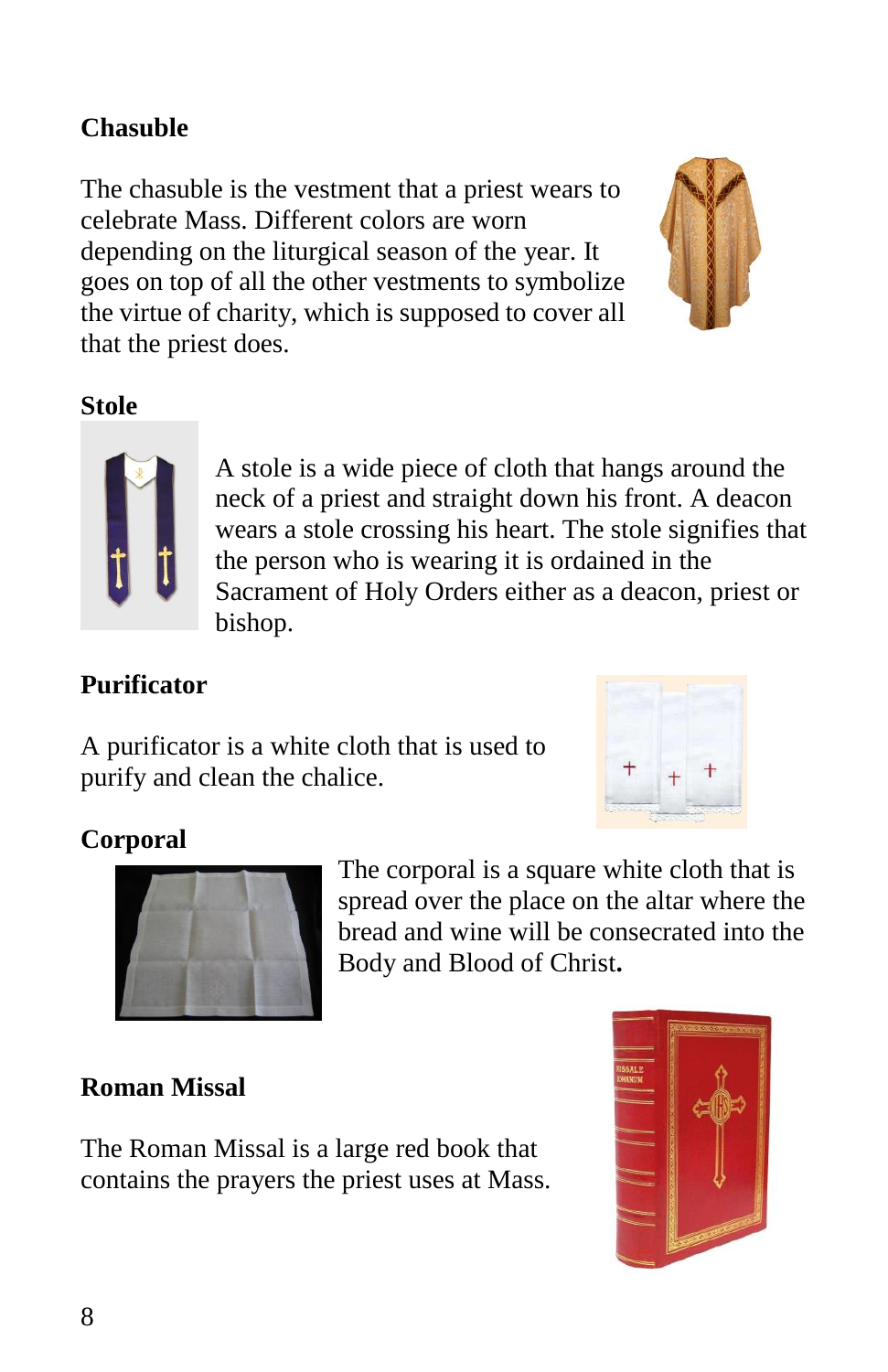#### **Lectionary**

The lectionary contains the reading from Scripture at Mass.

## **Ambo**



The ambo is the place where the Word of God is read.

#### **Chalice**

The cup which the priest uses for the Holy Sacrifice of the Mass that holds the precious Blood of Jesus.



#### **Paten**



The plate that is used with the chalice for the Holy Sacrifice of the Mass. This holds the Body of Christ. The Chalice and paten are usually a matching set that are used together by the priest.

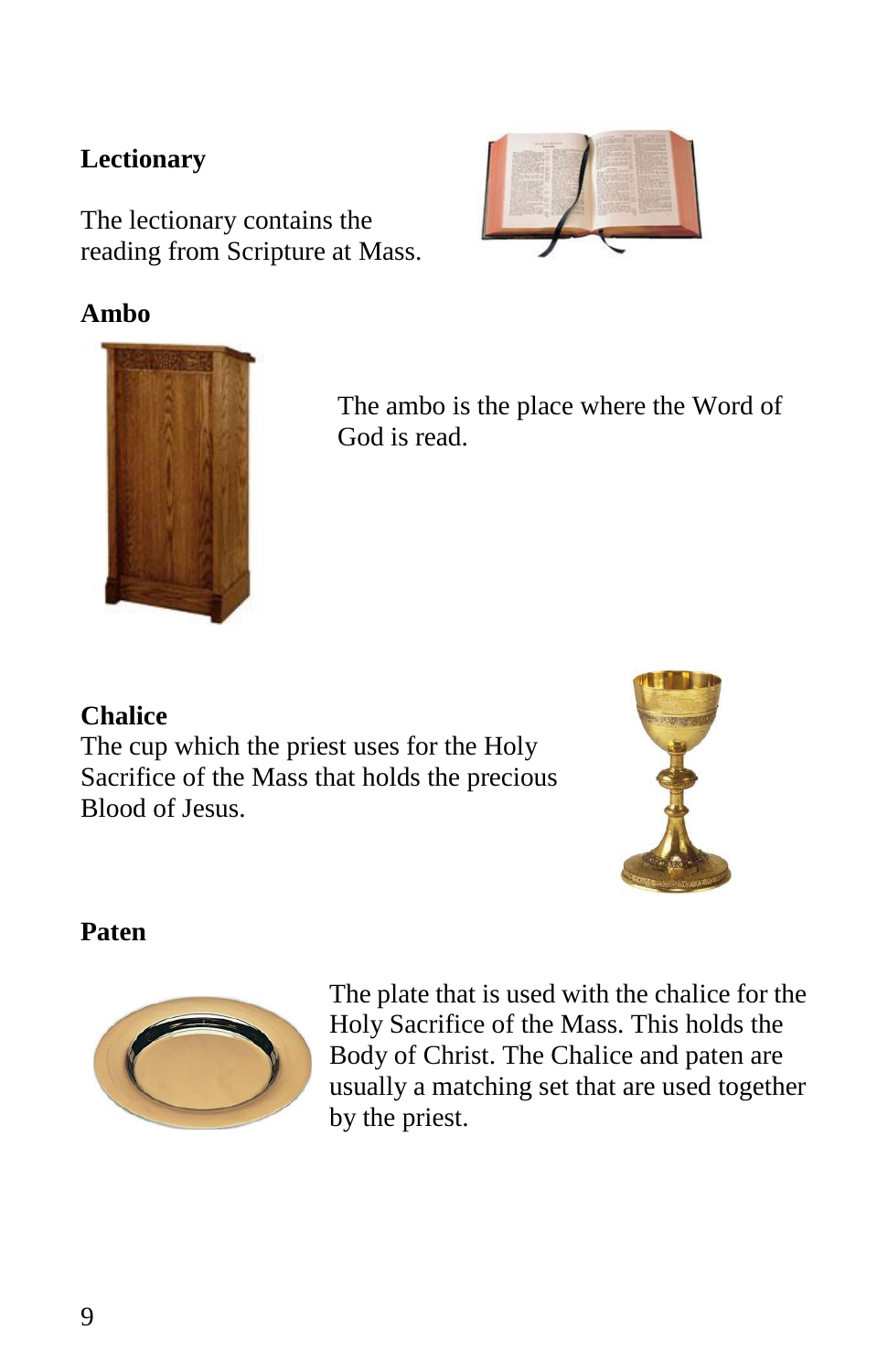## **Ciborium**

This is the vessel that holds the extra hosts. They are either brought up in the offertory procession or reserved within the Tabernacle.

## **Cincture**



The word cincture comes from the Latin word "Cintura" meaning belt. This is the cord which the altar server or priest ties around his waist as a belt. Its color varies depending on the Liturgical Season. It symbolizes chastity.

## **Cruets**

These are the vessels that hold the water and the wine for the Eucharistic Celebration.

## **Flagon**



A pitcher-like vessel used to hold wine that will be consecrated at Mass for the communion of the people.

## **Lavabo bowl and finger towel**

The bowl with which the priest washes his hands and the towel with which he dries them. "Lavabo" is Latin for "I will wash."



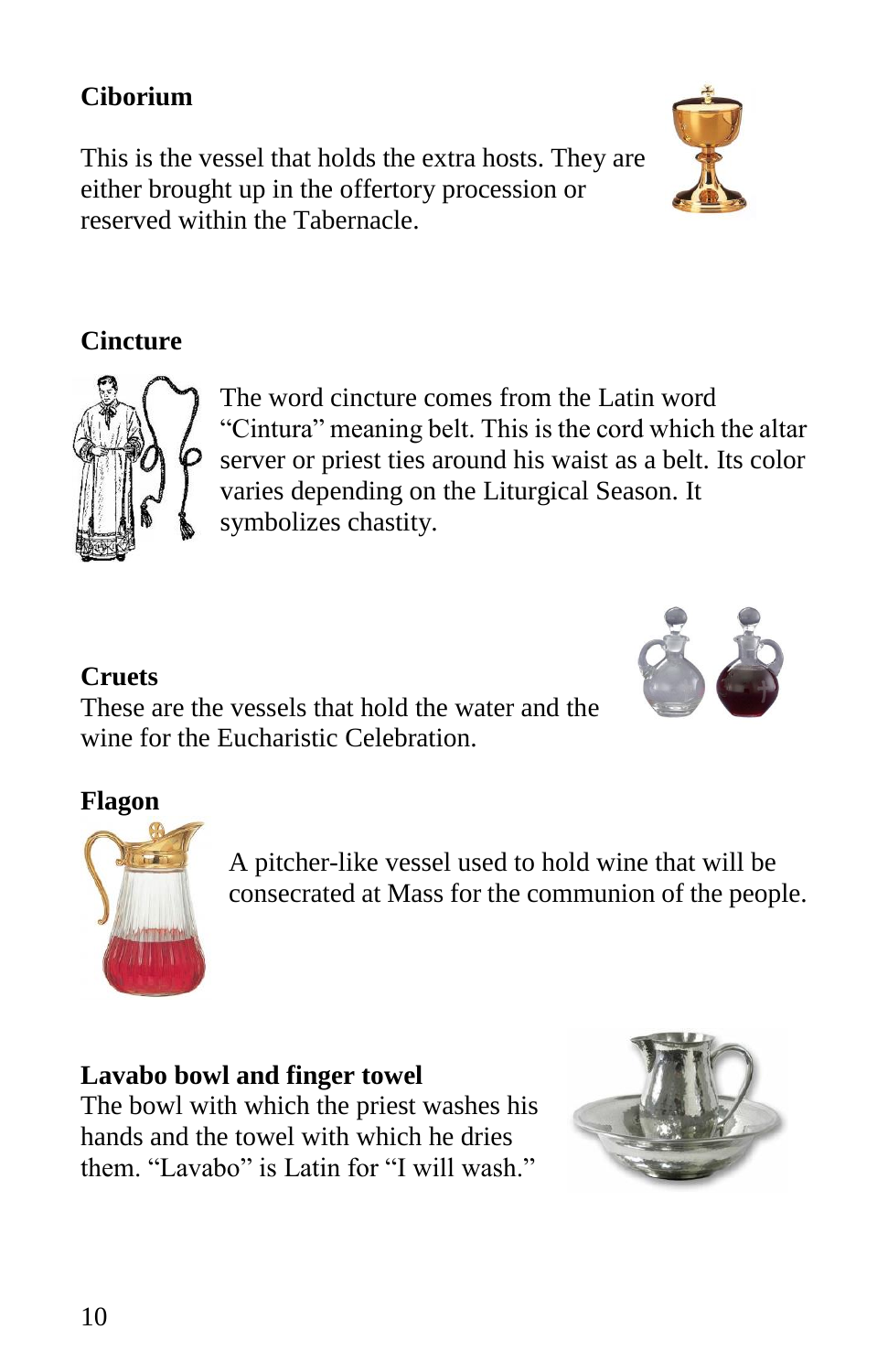## **Thurible and boat**



A thurible is a covered metal container suspended from a chain or chains. Glowing charcoal is placed inside. Incense is sprinkled over the charcoal. We use incense to remind us that our prayers rise like incense. When we bless actions or things with incense, the smell and smoke of incense remind us that what we are doing is holy.

#### **Aspergillum**

It is the "wand like" container that is kept inside the Holy Water bucket that is used to sprinkle the people during "Sprinkling Rite", within the Mass.



#### **Pall**



This word has two meanings.

-The cardboard like cloth square that is placed on top of the chalice. You will usually see a small red cross on the top of it.

-The long white cloth that we use to drape over a coffin for a Funeral Mass.

#### **Sanctuary Lamp**

The Sanctuary Lamp is usually a candle in a glass container burning near the Tabernacle to let people know that Christ is present.



#### **Credence Table**

The table by the Altar that holds the goblets, ciborium, lavabo bowl and purificators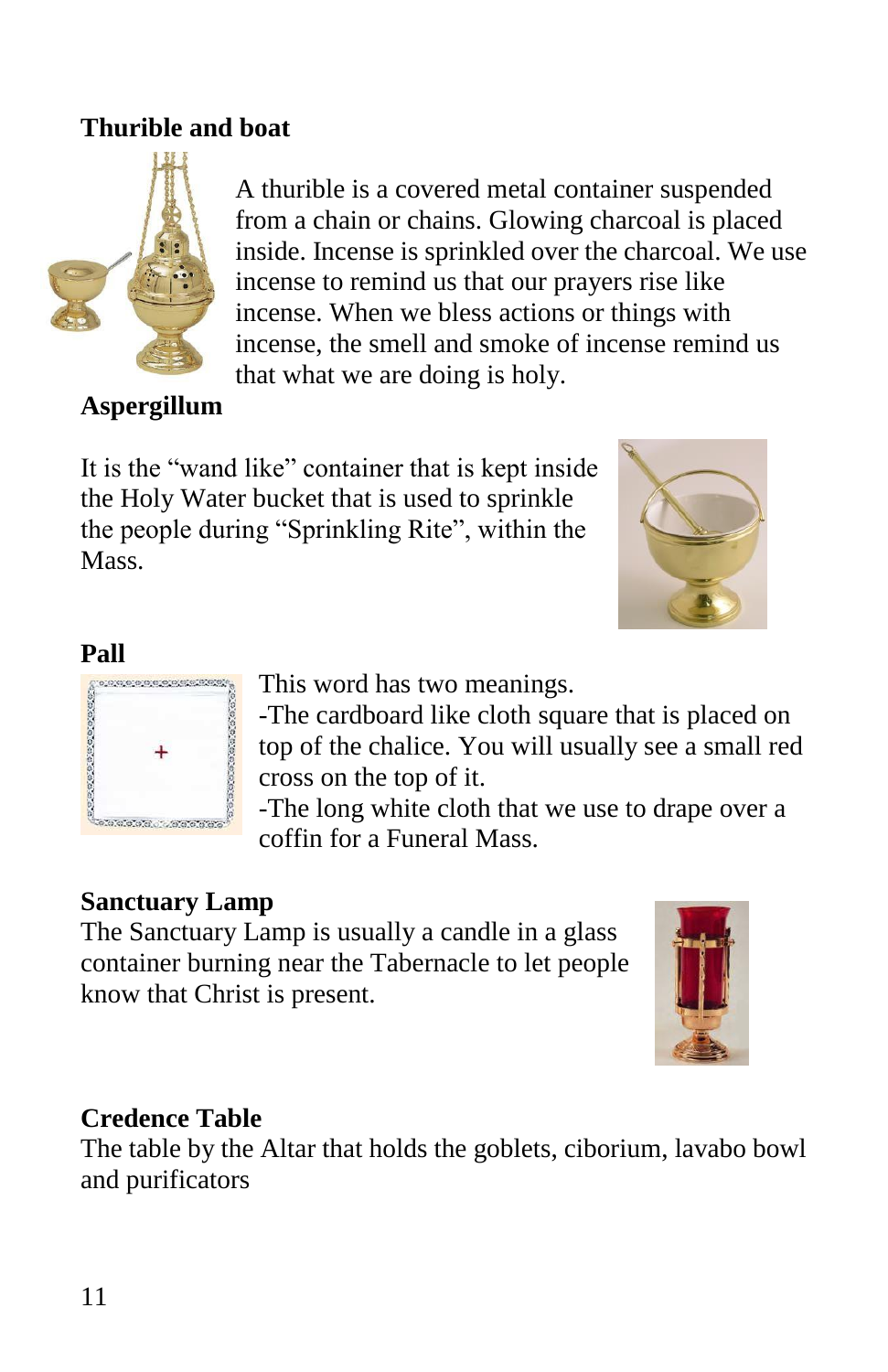#### **The Mass**

For Catholics, nothing is more important than the Mass. It is the heart and soul of our worship of God. It is the celebration that gives us the strength we need to live a Christian life. Because of its importance, the Church places a serious obligation on all its members to take part in the Mass each Sunday and holy day.

Thus each Sunday the Christian community comes together to give joint worship to the Father and our Lord, Jesus Christ. Of all things Christians do, nothing is more important than celebrating Mass together.

The Mass is a Memorial of the Last Supper when Jesus instituted the Eucharist and told his followers, "Do this in memory of me." Although the Mass is a mystery, we accept the fact that bread and wine become the body and blood of Jesus because Jesus told us this is so. Some descriptions will help us to understand it better.

First and foremost, the Mass is a sacrifice. The idea of sacrifice to God is at the very heart of religion. The Bible tells us how Abel and Cain, the sons of Adam, offered sacrifice to God. Abraham, whom the liturgy calls "our father in faith," was prepared to offer to God his only son, Isaac. In the Old Testament, Jews through their priests sacrificed lambs and goats to God. Jesus offered his Father a sacrifice: Himself. Jesus promised us that "when we eat this bread and drink this cup" he would continue his great sacrifice until he comes again.

The Mass is a memorial. It is an event that helps people to remember. The most important event, the one remembered at every Mass, is the death and resurrection of Jesus Christ. We also remember through the readings other great deeds God has done for his people.

The Mass is also a sacred meal called the Eucharist (from the Greek *eucharistia,* meaning "thanksgiving"). In the Mass we give thanks for all that God has done for us, and we all eat the same food - "the bread of life and the cup of eternal salvation." Jesus has told us that this bread and wine are his body and blood (read John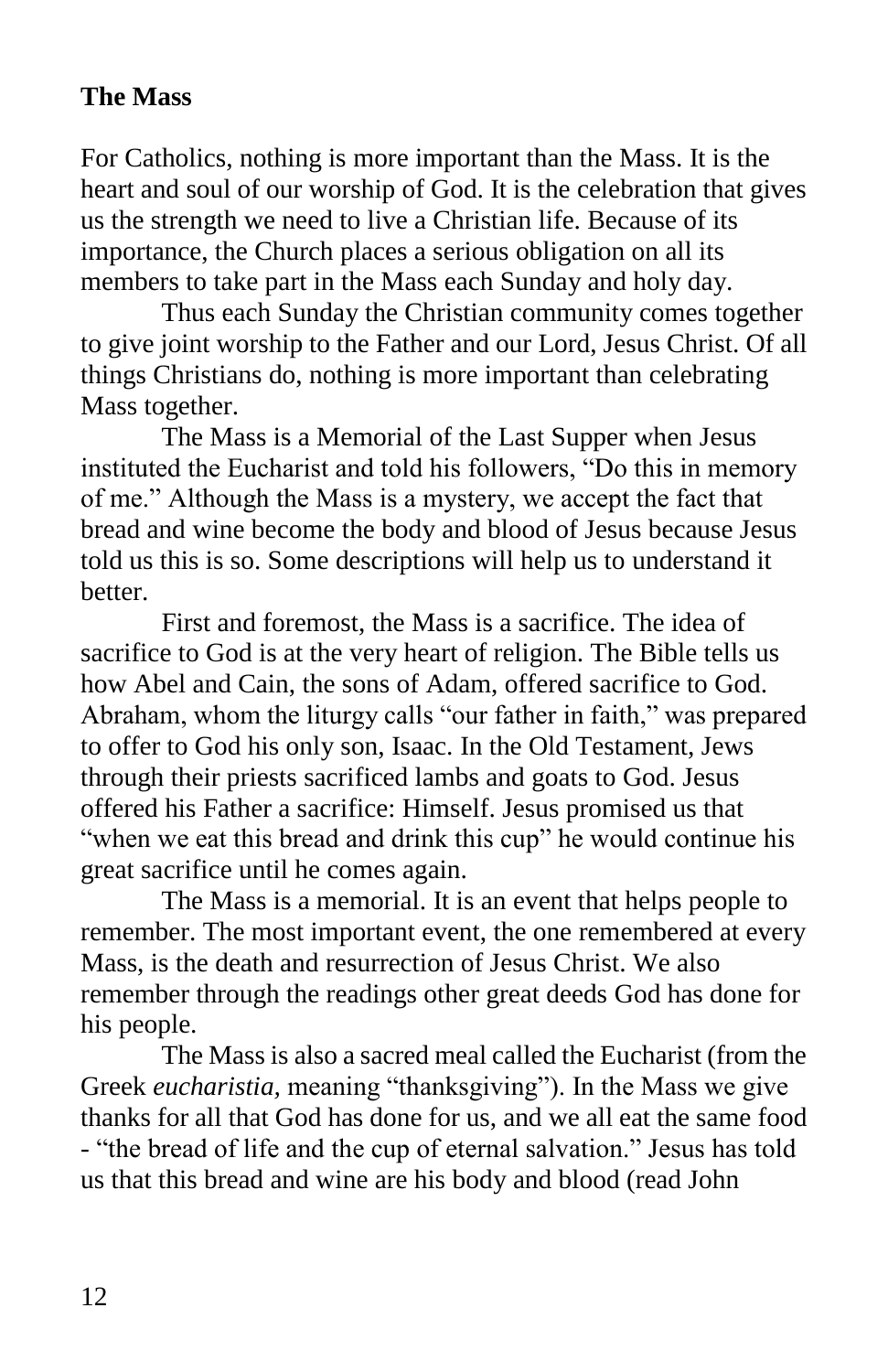6:53-55). So, in this sacred meal, we Catholics believe that Jesus' life, death, and resurrection are continued for all of us through our celebration of this holy meal, begun at the Last Supper.

The way in which Mass is celebrated has developed over almost two thousand years. The early Christians called it "the Breaking of the Bread." Throughout its development, two elements have always been the same: listening to God's Word in Scripture and partaking of the consecrated Eucharistic meal. Today we refer to these elements as the **Liturgy of the Word** and the **Liturgy of the Eucharist**.

Since servers are important ministers of the celebration you should be very familiar with the order of Mass. You have to know the things you do so that they are second in nature to you. This leaves you free to concentrate on your involvement in prayer

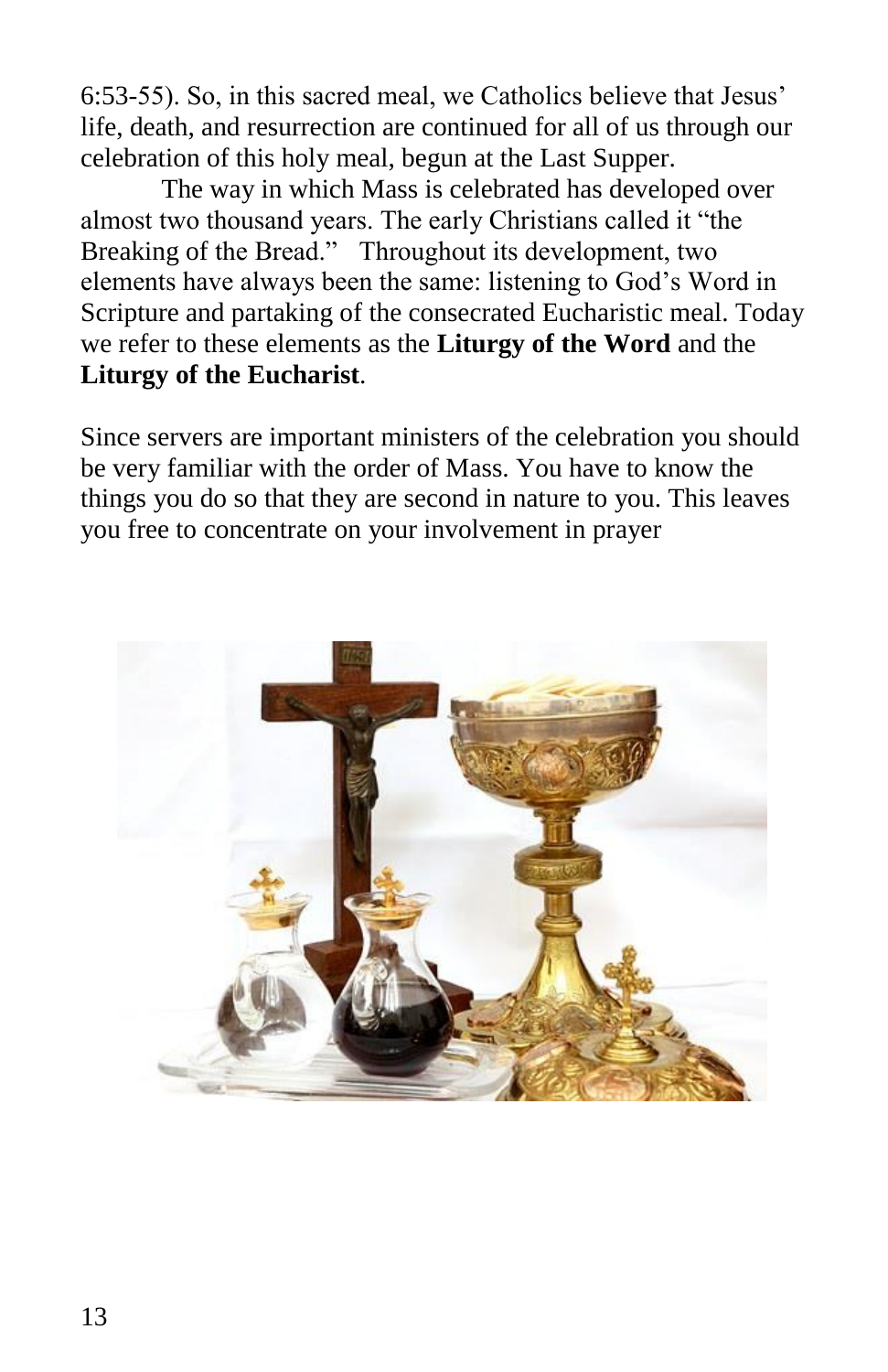## **The Order of Mass**

#### **Introductory Rite**s

\* *Procession*. Starts in the back of the church down the center aisle. The order is: cross-bearer, other servers, lector, concelebrants, deacon, and priest.

\* *Greeting.* Done by the celebrant.

\* *Blessing and Sprinkling Holy Water.* This is not always done, depending on the feast and local custom. When it is done, the penitential rite is omitted.

\* *Kyrie (Lord, have mercy)*. Said or sung unless used in one of the penitential rites.

\* *Gloria.* This hymn is said or sung on all Sundays outside of Lent and Advent, and on great feasts.

\* *Opening Prayer*.

#### **Liturgy of the Word**

\* *First Reading.* Read by lector, usually from Old Testament.

\* *Responsorial Psalm*. Usually led by the cantor (song leader) but may be recited. It is never omitted.

\* *Second Reading.* Also read by the lector. On most weekdays there is no second reading.

\* *Gospel Acclamation*. The cantor sings it first and the congregation repeats. It may be omitted when not sung.

\* *Gospel*. Taken from one of the four Gospels, it is read by the priest or deacon, never by a lay person.

\* *Homily.* By priest or deacon, explaining the Scriptures.

\* *Profession of Faith.* Said on Sundays and certain feasts. All join in this declaration of beliefs.

\* *General Intercessions*. We also call these the Prayers of the Faithful. The deacon or lector leads the people in response to each petition.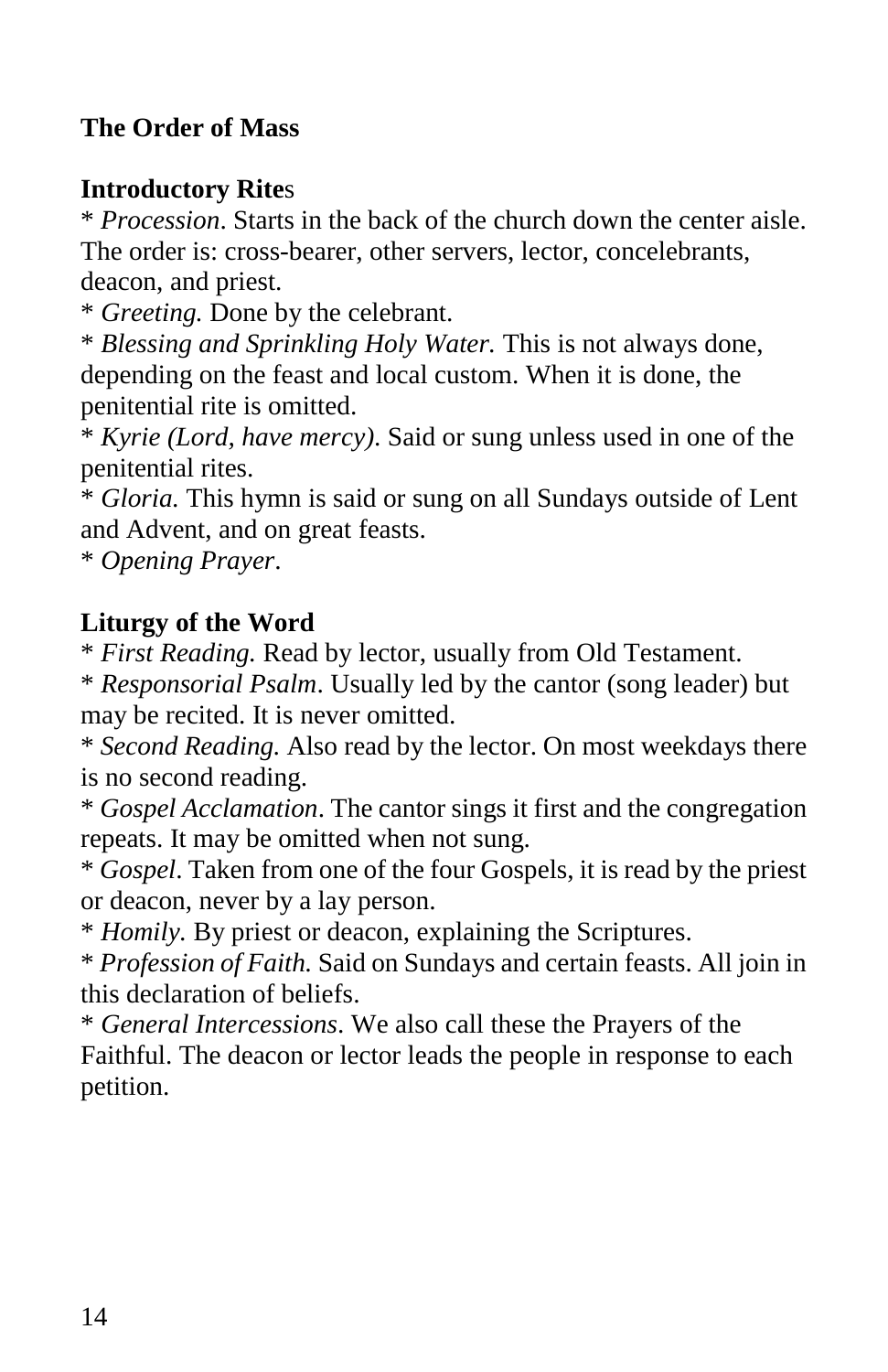## **Liturgy of the Eucharist**

\* *Preparation of the Gifts.* This is also called the offertory. Servers assist the priest with preparation of the altar, and then accompany the priest to receive the gifts.

\* *Eucharistic Prayer*. There are various Eucharistic prayers, but the responses you need to know are pretty much the same for each. Here are parts of the Eucharistic prayer you should know: the preface; the Holy, holy; the institution; the memorial acclamation; and the Great Amen.

\* *Communion Rite*. This part begins with the Our Father and ends with the Prayer after Communion.

#### **Concluding Rite**

\* Brief announcements may be made here.

\* *Greeting and Blessing*. There are varied forms for this to which you respond.

\* *Dismissal.* The priest sends the congregation out to serve God and his people. The ministers leave in procession, departing the altar area in the order in which they entered.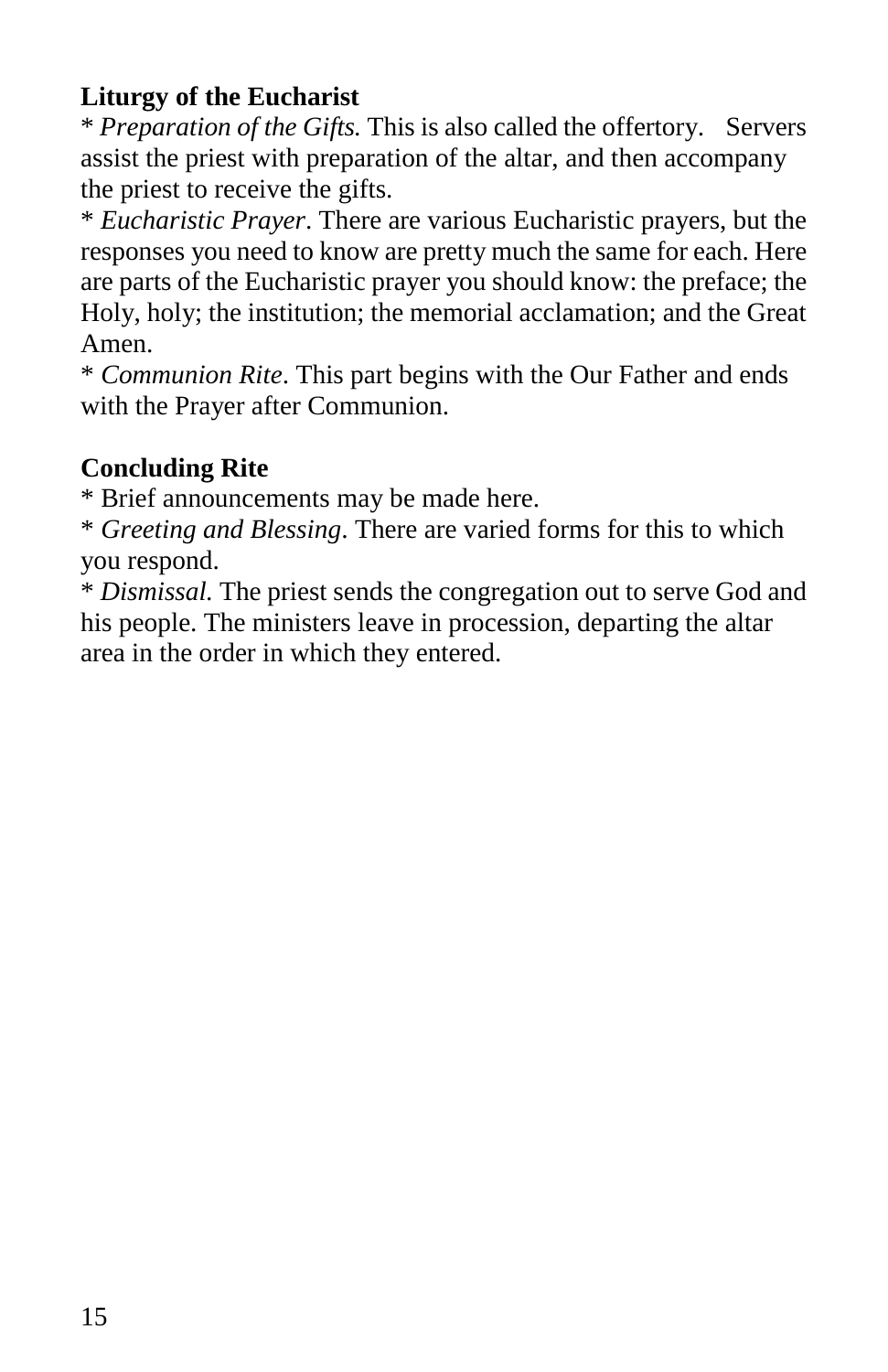# **How to Serve Sunday Mass**

## **Introductory Rites**

## **Entrance Procession and Opening Prayer:**

1. Procession begins in front of the font. Those servers not carrying the cross, candle or book must fold hands reverently.

- a) **Head Server** will lead the procession, carrying the cross.
- b) **Candle-bearers** (**Assistant** and **Book**) will follow walking side-by-side, carrying candles.
- c) Lector
- d) Deacon
- e) Priest

2. Procession begins when we begin to sing the processional song. Walk straight ahead. Line up in front of the Altar.

3. Servers bow their heads when priest bows to the altar. Then go to the pew.

4. When Priest says "Let us pray," **Book** bearer brings up the Roman Missal, open to the purple ribbon.

## **Liturgy of the Word**

1. The server is to sit reverently and listen. Be attentive to the readings and homily.

2. At the end of the  $2<sup>nd</sup>$  reading, when we respond "Thanks be to God", **Candle-bearers** rise, take processional candles and wait for the priest/deacon to stand. When the priest/deacon moves toward the altar, **Candle-bearers** move forward, stop in line with the altar and wait for the priest/deacon to come down the steps. When the priest/deacon is on the steps, **Candle-bearers** slowly process around the front of the altar platform to the ambo.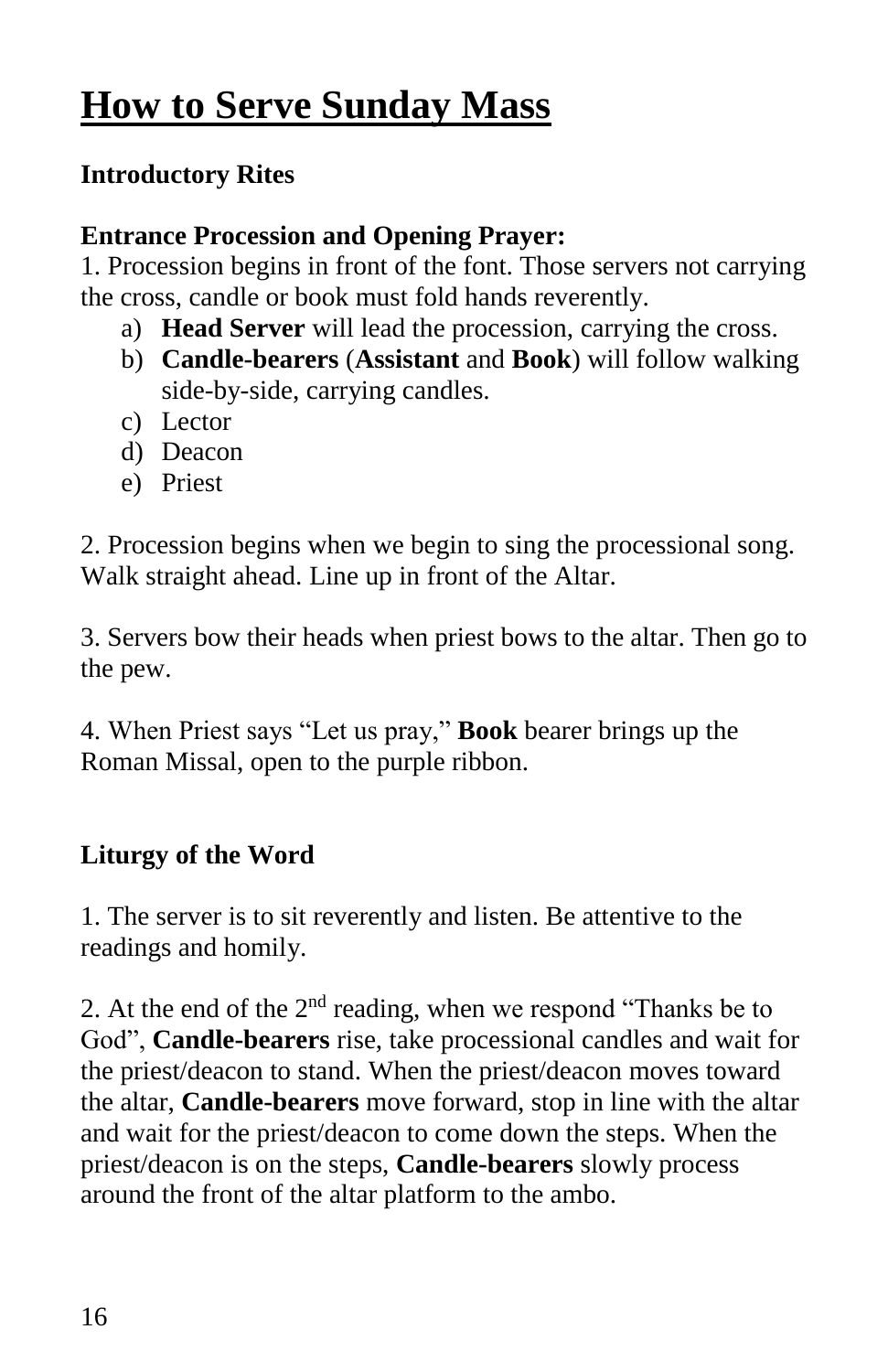One server stands on each side of the ambo, facing the ambo. After the Gospel has been proclaimed, **Candle-bearers** move together around the back of the altar platform, replace their candles and return to the pew. Listen carefully to the Priest's homily.

## **Liturgy of the Eucharist**

Preparation of the Gifts

1. After the General Intercessions, when the Priest or deacon stands, servers will proceed to **prepare the Altar**:

The first thing to be brought up is the folded corporals from the credence table to the altar and hands them to the Priest or deacon. Next bring up the chalice with the pall and the Roman Missal. Then bring Ciboria containing hosts, Chalices and Purificators.

**Assistant** will accompany the priest or deacon to the steps to receive the gifts of bread and wine. Carry the flagon of wine to the altar and wait there until the priest fills the chalices and hands you an empty flagon. Place the empty flagon on the credence table and return to your pew.

While the priest and **Assistant** have moved to receive the gifts, **Head** brings the cruet of water to the altar. Stand between the altar and the **Assistant**. Be sure the handle of the cruet is facing away from you and towards the priest. When the priest hands the cruet back to you, return to the credence table and take the pitcher for hand washing.

While the gifts are being prepared, **Book** prepares the lavabo bowl and figure towel for hand washing. **Head** and **Assistant** proceed together to the altar with the vessels.

2. At the Holy, Holy, Holy, all 3 servers go to side of altar and kneel on the bottom step.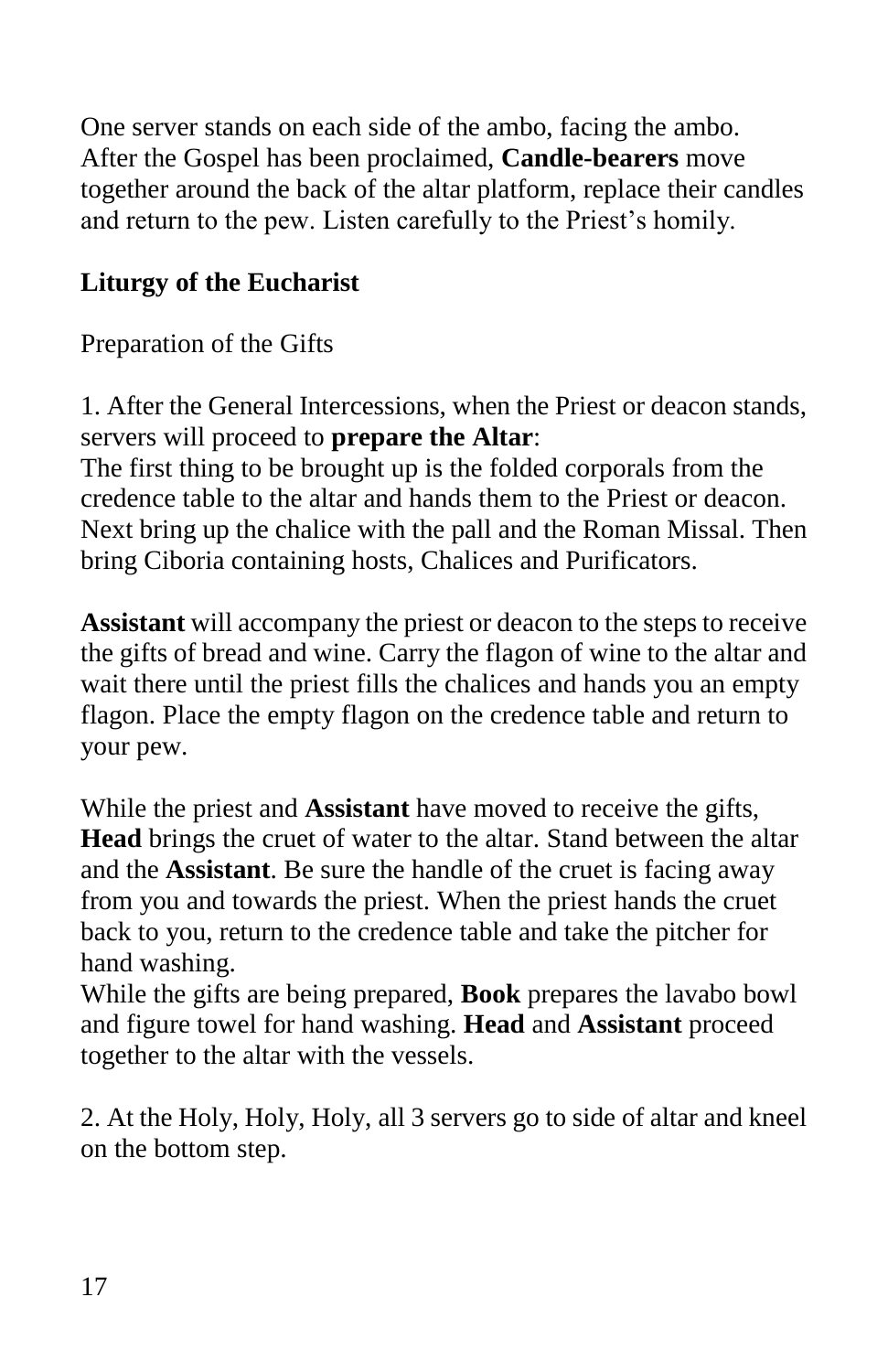3. Servers will pray and respond to all Mass parts.

4. **Head** rings the bells once at the Epiclesis (when the priest stretches both his hands over the chalice) then three rings for the Consecration of bread and three rings for the consecration of wine.

5. At Communion, servers move to the steps beside the altar to receive communion from priest or minister.

6. After receiving communion, **Book** removes the Roman Missal from the altar and places it on pew.

7. When the priest comes back to the altar after distributing Communion, **Assistant** brings up cruet of water to the priest.

## **Closing Prayer and Recessional**

1. After the priest says, "Let us pray," **Book** will bring up The Roman Missal and open to the purple ribbon.

2. When the prayer is finished, **Book** returns to his/her pew.

3. When the priest says "The Mass is ended..." **Head** retrieves the cross, **Candle-bearers** get their candles and line up behind **Head**.

4. When the priest moves to kiss the altar servers proceed to the front of the Sanctuary facing the altar and wait.

5. As the priest bows to reverence the Altar, servers bow or kneel together, and then all turn to leave as they came in.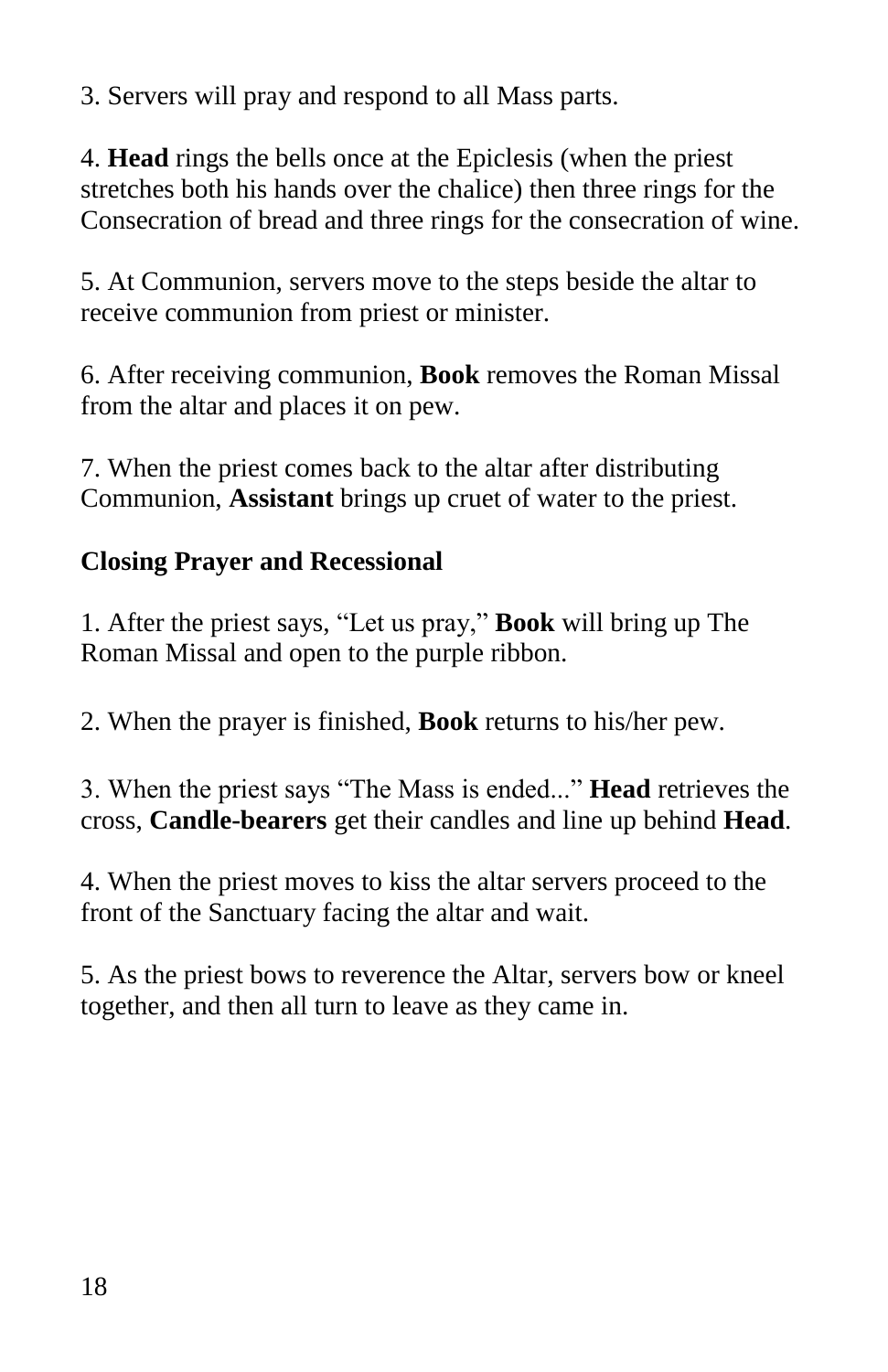#### **Summary of Roles**

#### **Head Server (Cross-bearer):**

- The most experienced server (see server ranks).
- Lead the procession in and out carrying the cross.
- Bring up chalice at the Preparation of the Gifts.
- Bring up water cruet after the chalice.
- Bring up pitcher of water to wash priests hands.
- Rings the bells at the Epiclesis and Consecration.

#### **Assistant Server:**

- The next most experienced server.
- Carry candle into and out of Mass behind Head Server.
- Hold candle next to the ambo during the Gospel.
- Receives the flagon of wine with the Priest or Deacon at the Preparation of the Gifts, then brings it to the altar.
- Brings up bowl and finger towel to wash the priests hands with Head Server.
- Brings up cruet of water after Communion to priest.

#### **Book-Bearer:**

- Carry candle with Assistant Server into and out of Mass.
- Hold candle next to the ambo during the Gospel with Assistant Server.
- Brings up the Roman Missal:
	- o At the beginning of Mass, when the priest says "Let us pray."
	- o \*For the Gloria\* (depends on the priests preference).
	- o \*For the Creed\* (depends on the priests preference).
	- o To the altar for the Preparation of the Gifts, and back to seat after Communion.
	- o At the end of Mass when the priest says "Let us pray."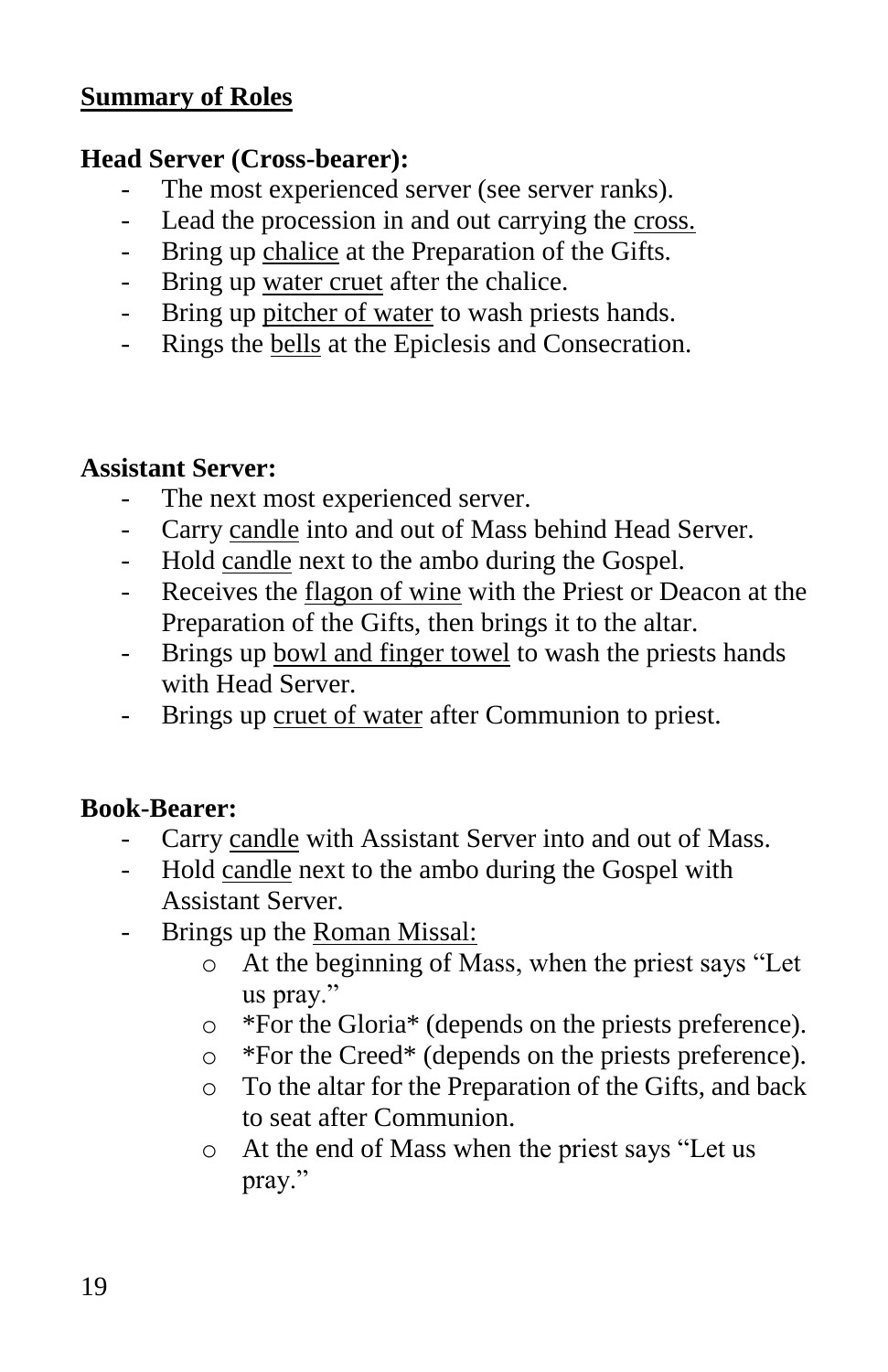#### **Mass Prayers to Know**

Servers are to remember the following:

1. They should actively participate in the Mass, which includes singing, or saying all the acclamations: Lord Have Mercy, Confiteor, Gloria, Responsorial Psalm, Creed, Holy, Holy, Holy, Memorial Acclamation, Great Amen, Our Father and The Lamb of God.

#### **Confiteor**

I confess to almighty God and to you, my brothers and sisters, that I have greatly sinned in my thoughts and in my words, in what I have done and in what I have failed to do, through my fault, through my fault, through my most grievous fault; therefore I ask blessed Mary ever-Virgin, all the Angels and Saints, and you, my brothers and sisters, to pray for me to the Lord our God.

#### **Gloria**

Glory to God in the highest, and on earth peace to people of good will. We praise you, we bless you, we adore you, we glorify you, we give you thanks for your great glory, Lord God, heavenly King, O God, almighty Father. Lord Jesus Christ, Only Begotten Son, Lord God, Lamb of God, Son of the Father,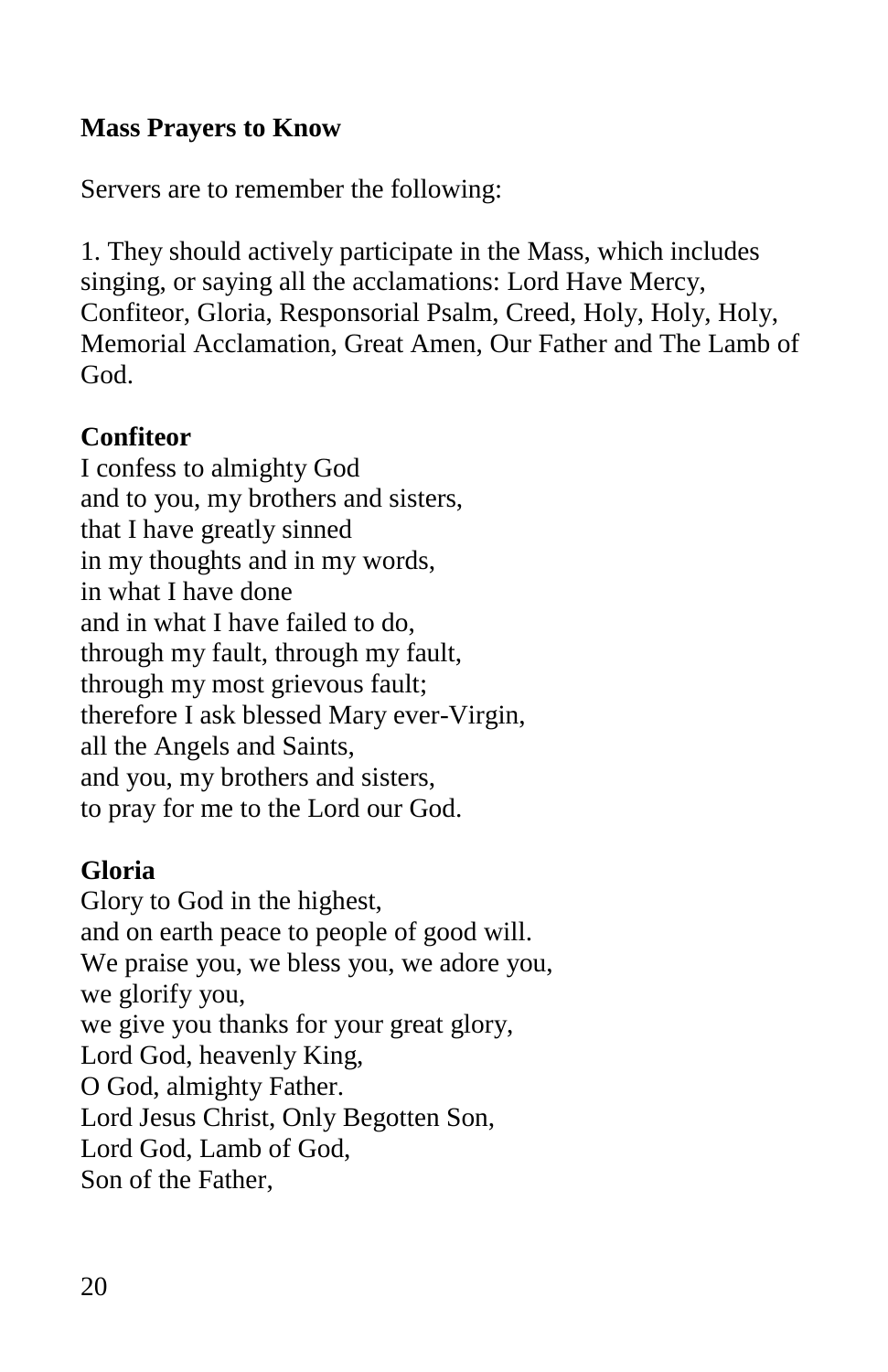you take away the sins of the world, have mercy on us; you take away the sins of the world, receive our prayer; you are seated at the right hand of the Father, have mercy on us. For you alone are the Holy One, you alone are the Lord, you alone are the Most High, Jesus Christ, with the Holy Spirit, in the glory of God the Father. Amen

#### **Nicene Creed**

I believe in one God, the Father almighty, maker of heaven and earth, of all things visible and invisible. And in one Lord Jesus Christ, the Only Begotten Son of God, born of the Father before all ages. God from God, Light from Light, true God from true God, begotten, not made, consubstantial with the Father; through him all things were made. For us men and for our salvation he came down from heaven, (Bow) and by the Holy Spirit was incarnate of the Virgin Mary, and became man. For our sake he was crucified under Pontius Pilate, he suffered death and was buried, and rose again on the third day in accordance with the Scriptures. He ascended into heaven and is seated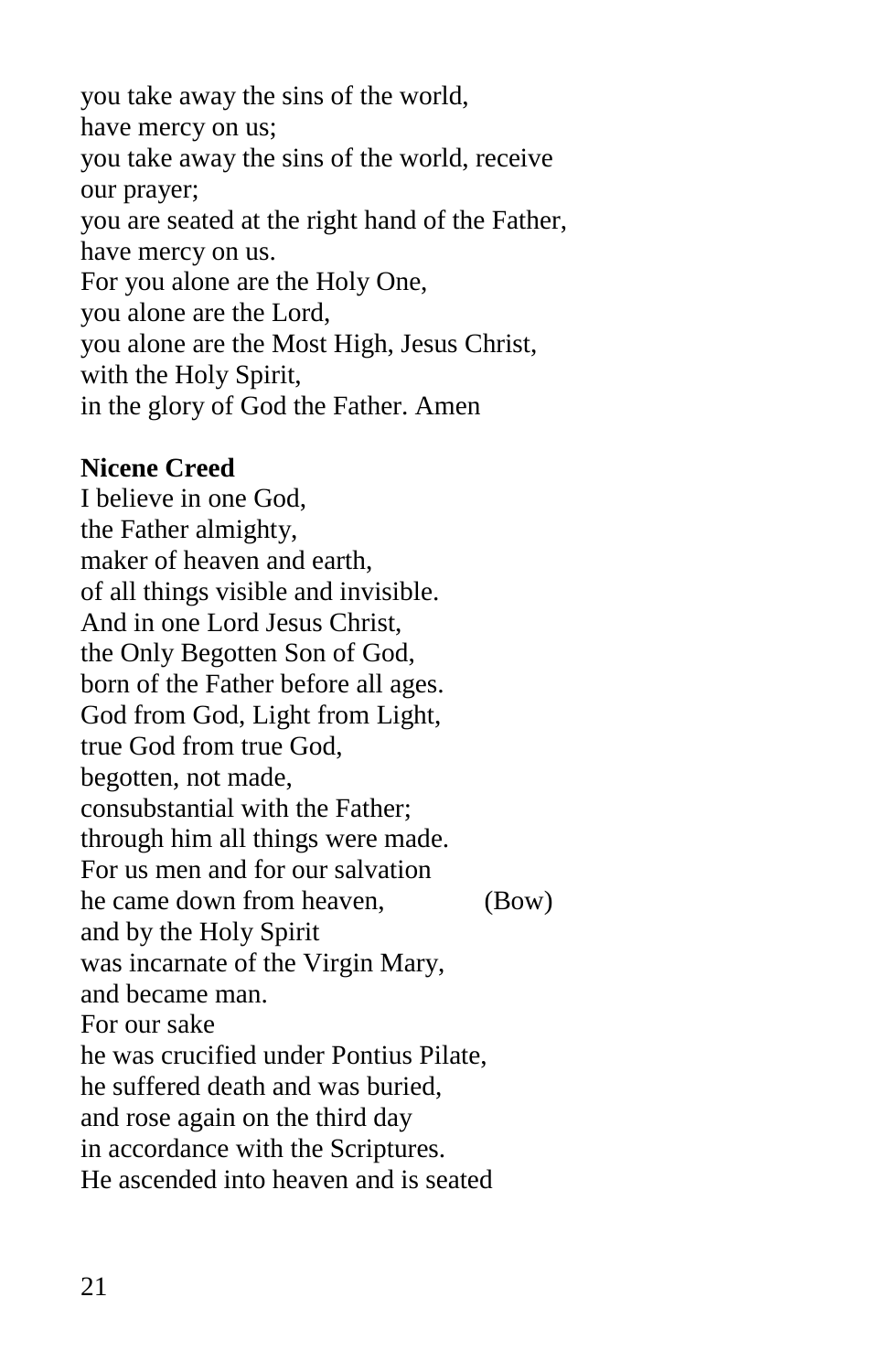at the right hand of the Father. He will come again in glory to judge the living and the dead and his kingdom will have no end. And in the Holy Spirit, the Lord, the giver of life, who proceeds from the Father and the Son, who with the Father and the Son is adored and glorified, who has spoken through the prophets. And one, holy, catholic and apostolic Church. I confess one baptism for the forgiveness of sins and I look forward to the resurrection of the dead and the life of the world to come. Amen

#### **Preparation of the Gifts:**

May the Lord accept the sacrifice at your hands for the praise and glory of His name, for our good, and the good of all His Holy Church.

#### **Holy, Holy, Holy**

Holy, holy, holy, Lord, God of hosts, Heaven and earth are full of your glory. Hosanna in the highest. Blessed is he who comes in the name of the Lord. Hosanna in the highest.

#### **Our Father**

Our Father who art in heaven, hallowed by thy name. Thy kingdom come, thy will be done on earth as it is in heaven. Give us this day our daily bread and forgive us our trespasses, as we forgive those who trespass against us. Lead us not into temptation, but deliver us from evil.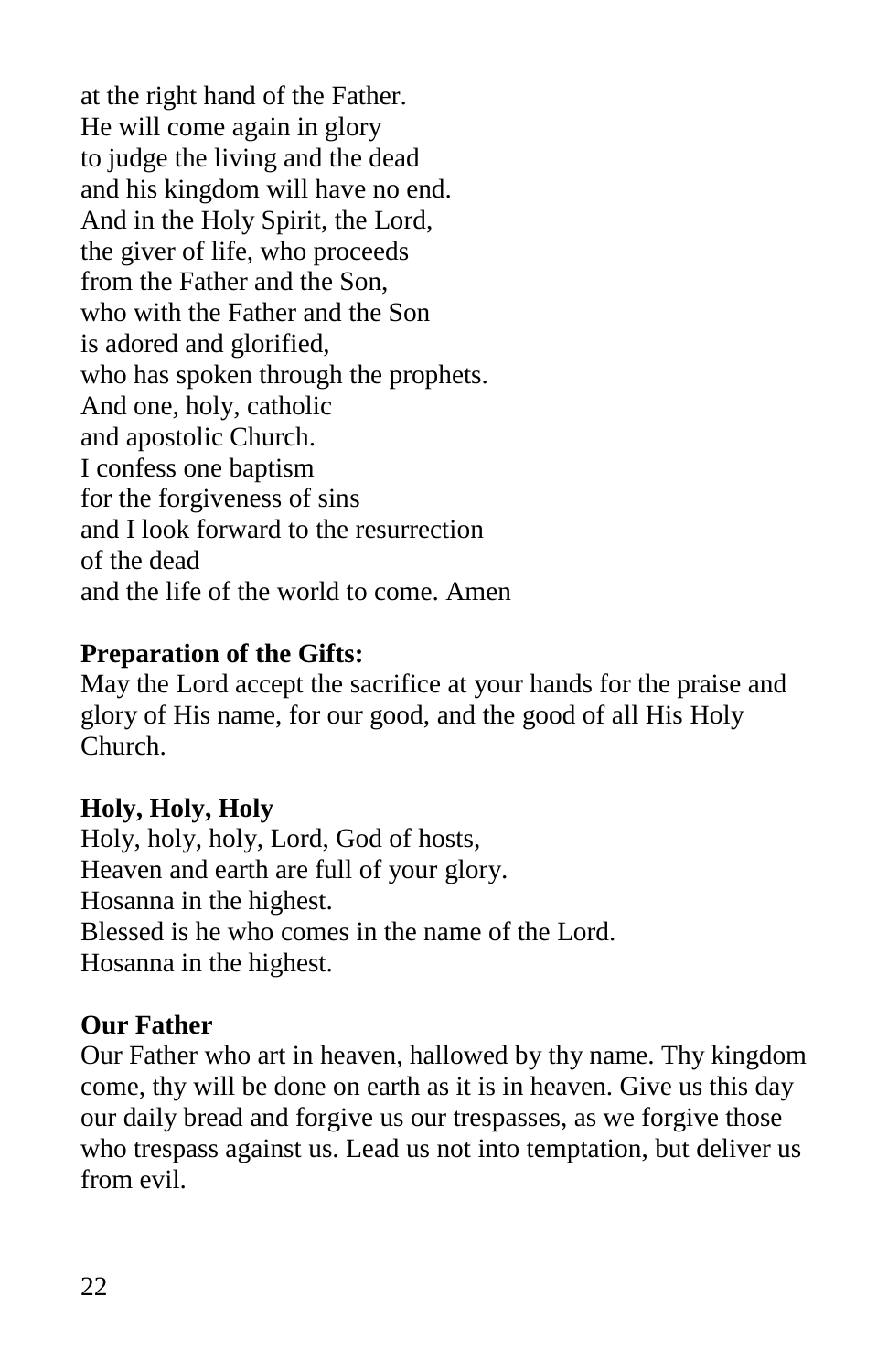## **Lamb of God**

Lamb of God, you take away the sins of the world, have mercy on us. Lamb of God, you take away the sins of the world, have mercy on us. Lamb of God, you take away the sins of the world, grant us peace.

Lord, I am not worthy that you should enter under my roof, but only say the word and my soul shall be healed.

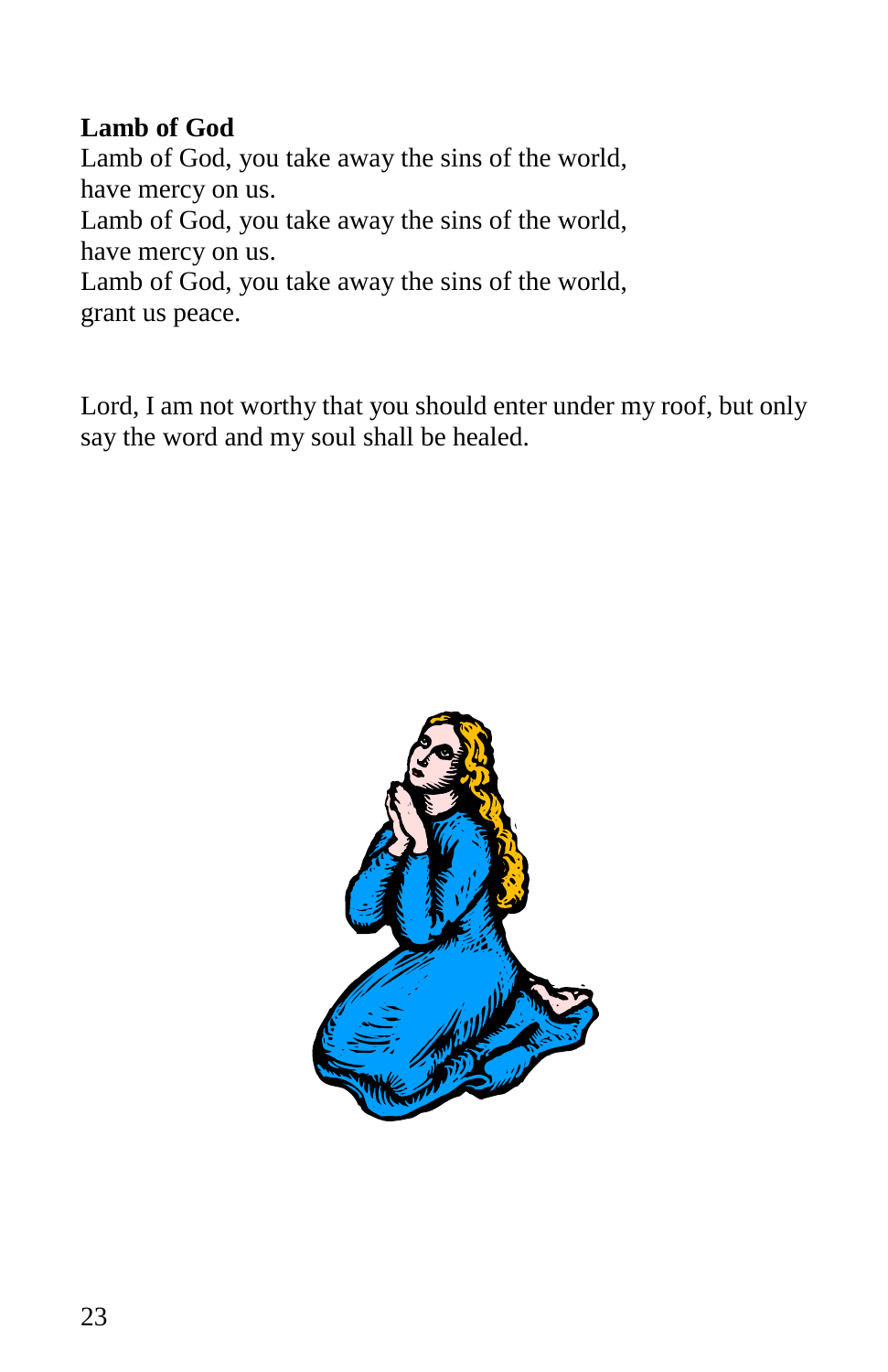## **The Ranks**

There are different ranks of servers at St. John Neumann. They are distinguished by the cross worn on their server's alb. After preparing and learning the information for the next rank, the server will tell the Altar Server Ministry Team (ASMT) and they will go over the material with the server to determine how well he/she knows the material.

**St. Dominic Savio**: The first rank of serving. They must become familiar with the Order of the Mass**,** know how to serve at Mass, memorize the prayers of the Mass and be familiar with the life of the saint.

**St. John Berchman**: Complete 1 year or be in the 5<sup>th</sup> grade, be familiar with the saint and show an understanding of the Bible, Baptism and the connection with the Mass. Have a working knowledge of the Rosary.

**St. Tarcisius**: Complete 2 years or be in the 6<sup>th</sup> grade and show a deeper understanding of the Eucharist, and know the 7 sacraments. The rank of St. Tarcisius is one that demands that the young man, or young lady be of high moral character and have a good spiritual life.

**St. Pius X**: This is the highest rank a server can reach. The rank of St. Pius X is very respectable. One must serve for at least 3 years or be in the  $7<sup>th</sup>$  grade and have working knowledge of the Trinity, Mary, Works of Mercy, and worship.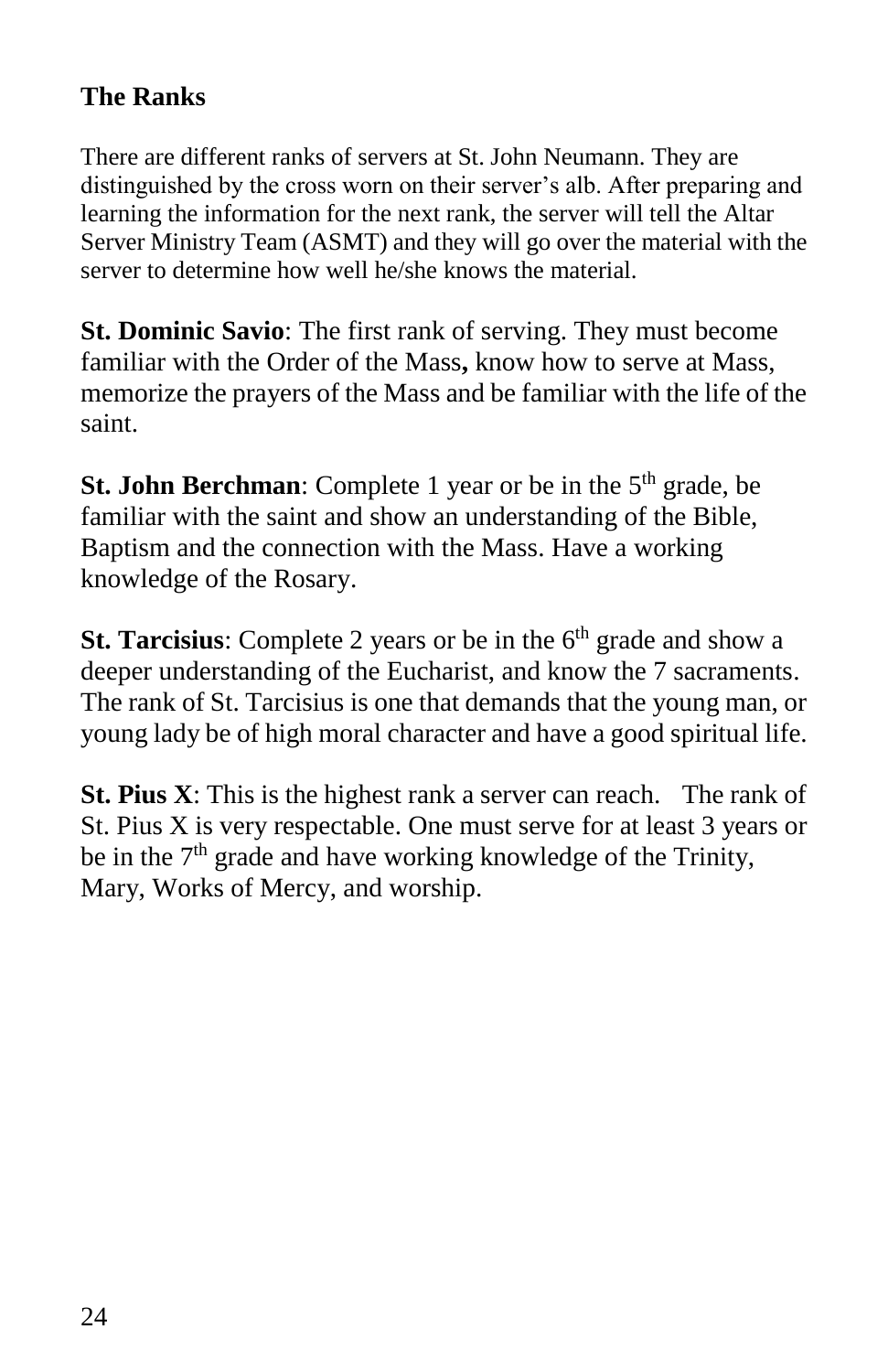#### **The rank of St. Dominic Savio**

#### **The youngest of Servers**

St. Dominic Savio lived during the last century and is an inspiration to all altar servers because he demonstrated that clean living, hard work, and good fun can lead to



holiness at any age. He was completely devoted to Jesus and Blessed Virgin Mary. His motto was "Death rather than sin!" During his short lifetime of 15 years, he taught others boys and the world about sanctity and was a model of Christian perfection.

Everywhere, he was a good example of what it means to be a server. He was popular, fun-loving, avoiding quarrels, cheating and other wrong acts. He played sports, was always cheerful, and had a ready smile for everyone. He spoke out when something was wrong and didn't hide his Faith. Stengthened by daily Communion, Dominic persuaded other boys to receive the Sacraments, to visit the Blessed Sacrament daily, and to recite the Rosary often.

#### **Patron of Children Feast Day March 9**

*Lord God, You alone are holy and no one is good without you. Through the intercession of St. Dominic help us to live in such a way that we may not be deprived of a share in Your Glory.*

**Servers start at the rank of St. Dominic Savio**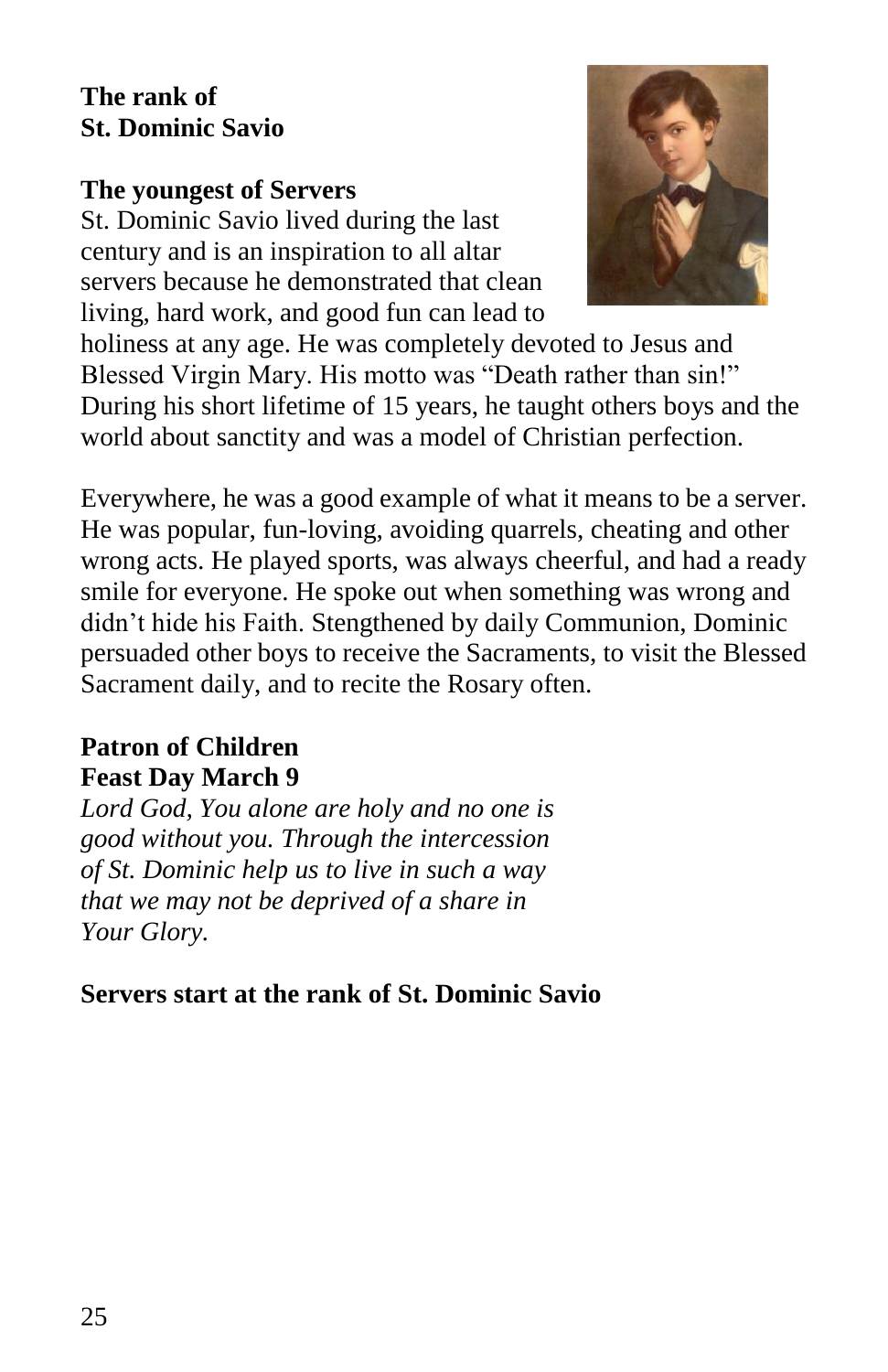#### **The rank of St. John Berchman**

St. John Berchman is the patron saint of Altar servers. He was from Belgium and was born in 1599. He is a model for Altar servers who love Jesus, Mary and the Rosary. He attended religious instructions faithfully and served daily Mass.



At the age of 10, his deep faith and piety was evident to all and he decided to become a priest. He worked and tutored to earn money to continue his education, and as a teenager, ranked first in his class. He knew when to have fun and when to be serious. He strove for obedience. He inspired others by giving them council and encouragement. He calmly said his final prayers and received the Blessed Sacrament when he was near death. With his crucifix and the Rosary in his hand, he whispered, "Jesus, Mary!" and died at the age of 22.

#### **Patron of Altar Servers Feast day November 26**

*O God, you inspired St. John Berchman to strive for perfect charity and so attain Your Kingdom at the end his pilgrimage on earth. Strengthen us through his intercession that we may advance rejoicing in the way of love.*

## **To move up in rank, you must know these answers**

## **1. What is the Bible?**

The Bible is the revealed word of God, a collection of books written between 1000 B.C. and 100 A.D. It contains the stories of God's love for humanity and our response to God.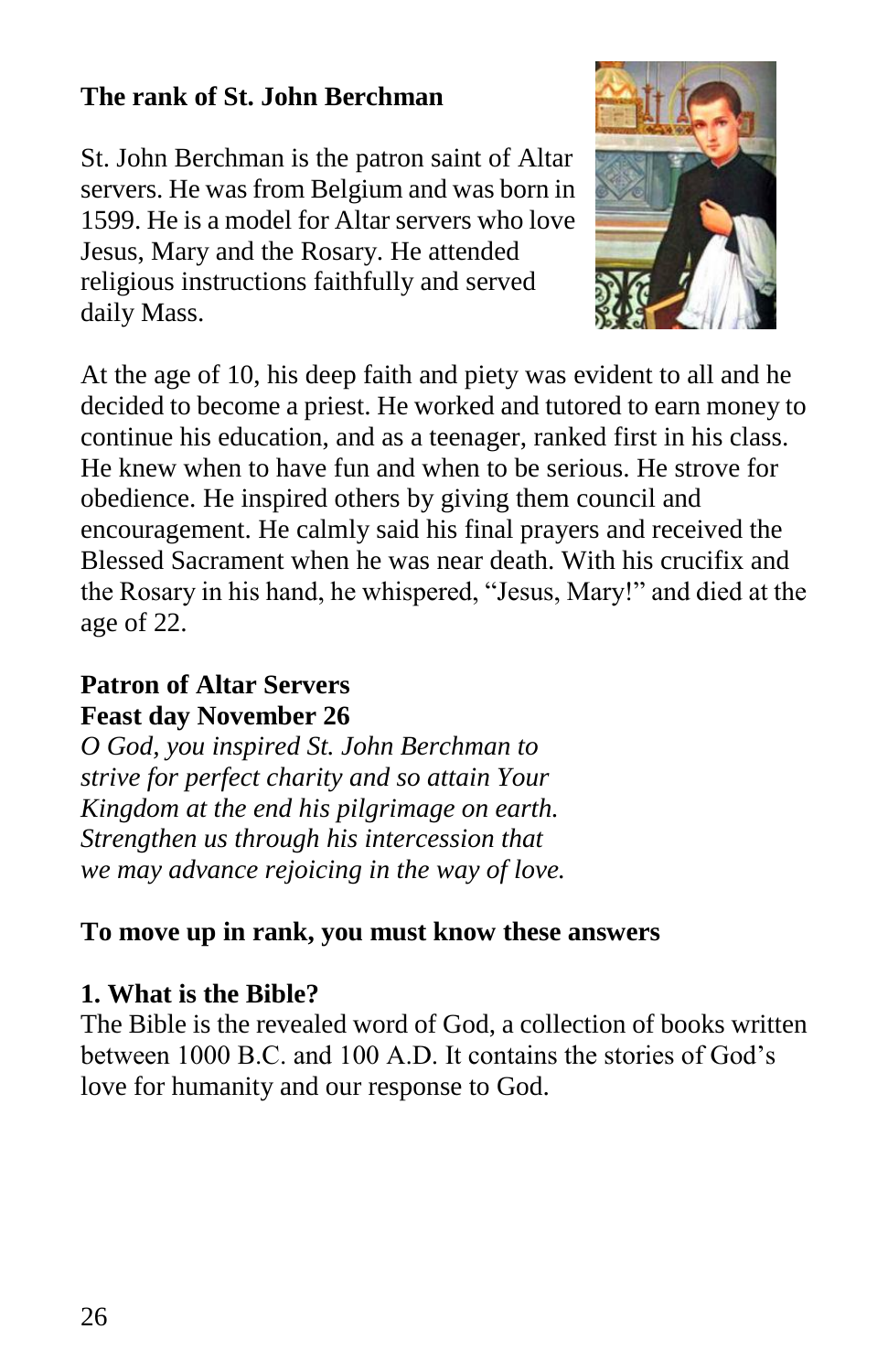## **2. What is meant by the Old and New Testament?**

Testament is another word for covenant or agreement. The Old Testament contains the record of God's dealings with us under the terms of the agreement God made with Abraham and Moses. The New Testament contains the record of God's dealings with us when He sent His Son Jesus to save us from our sins.

## **3. What is Gospel?**

The word "Gospel" means "good news". The Gospel is the good news that Jesus had mended the broken friendship between God and us, that God loves us and that if we follow Christ we will live forever.

## **4. Tell the story of your favorite parable and explain its message.**

## **5. Who are the People of God?**

The People of God are the Church. A community which exists to love God and serve humanity by spreading the good news of Jesus Christ through worship and service.

## **6. What is worship?**

Worship is the coming together of God's People to thank God for giving us new life through His Son.

# **7. When did you become a member of God's People?**

At baptism.

## **8. How is Baptism similar to the crossing of the Red Sea by God's People in the Old Testament?**

Through the waters of the Red Sea the people were delivered from slavery and entered into freedom. Through the waters of Baptism we are delivered from slavery of sin and enter into the freedom of being God's friends.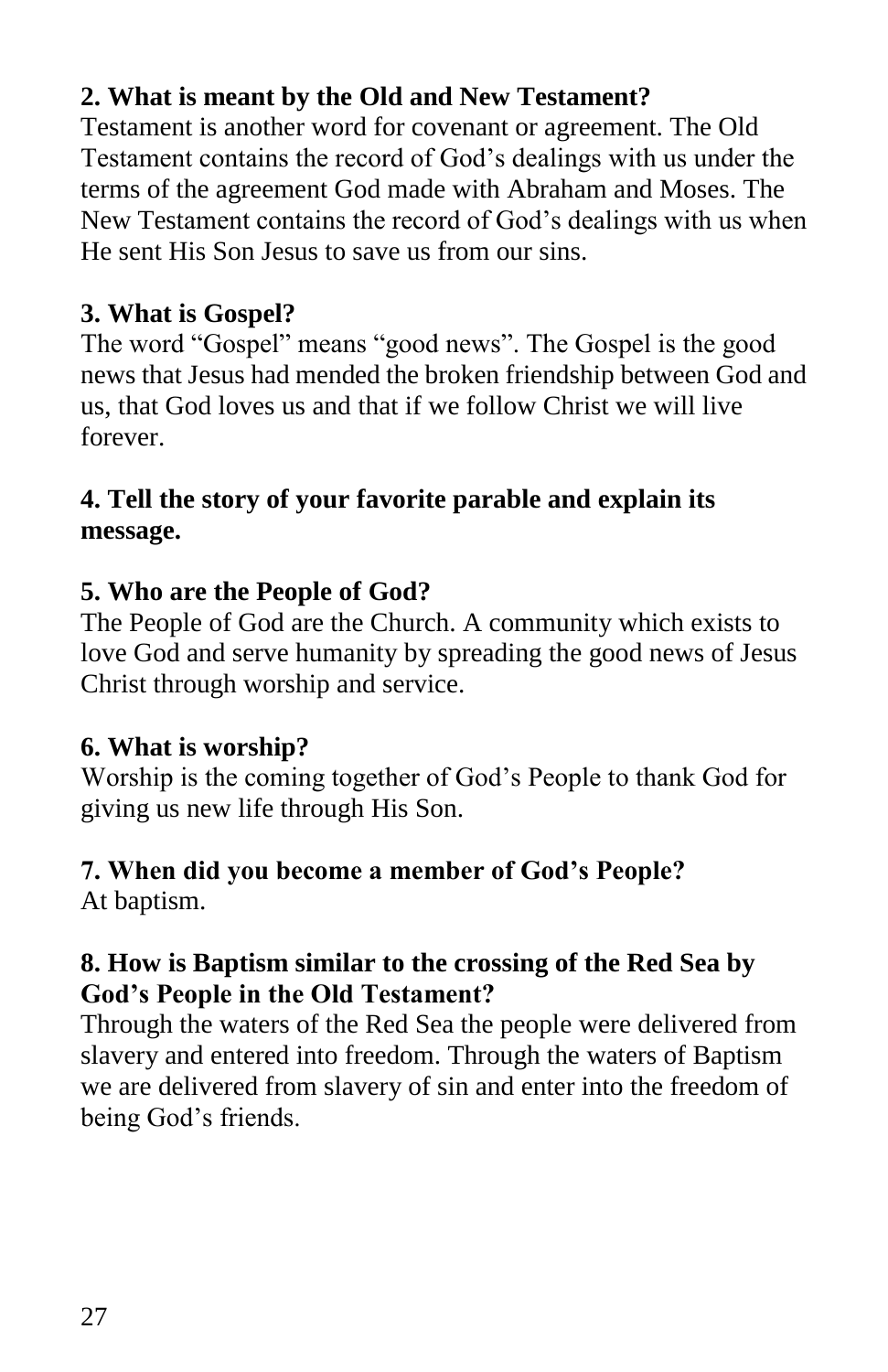#### **9. What does Baptism do for us?**

- A. Takes away Original Sin, or the barrier that prevents us from being friends with God.
- B. Gives us the chance to choose to walk with God.
- C. Makes us members of the Church.

#### **10. What is the greatest act of worship performed by God's People?**

The Sacrifice of the Mass is the greatest act of worship.

## **11. Why do we show such reverence for the Bible?**

We reverence the Bible because it is the true word of God.

## **12. What is the Eucharist?**

The Eucharist is Christ substantially present under the appearances of bread and wine, and what (who) is received at Holy Communion.

#### **13. What do we mean when we say Christ is really present in the Eucharist?**

We mean that the bread and wine has been changed into the body, blood, soul, and divinity of Christ. Though the Eucharist looks like bread and tastes like bread, looks like wine and tastes like wine, its substance had been changed and now it is really Jesus Christ. Remember at the Last Supper Christ took the bread and said "Take and eat, this is My body," and he took the cup of wine and said, "Take and drink, this is My blood."

#### **14. So we receive Christ when we receive Communion?** Yes.

## **Witness**

## 1. **Tell when and where you were baptized and why this information is as important as the time and place of your birth**.

Give your own answer but remember that at birth we receive physical life. At Baptism we are joined to Christ and share His life.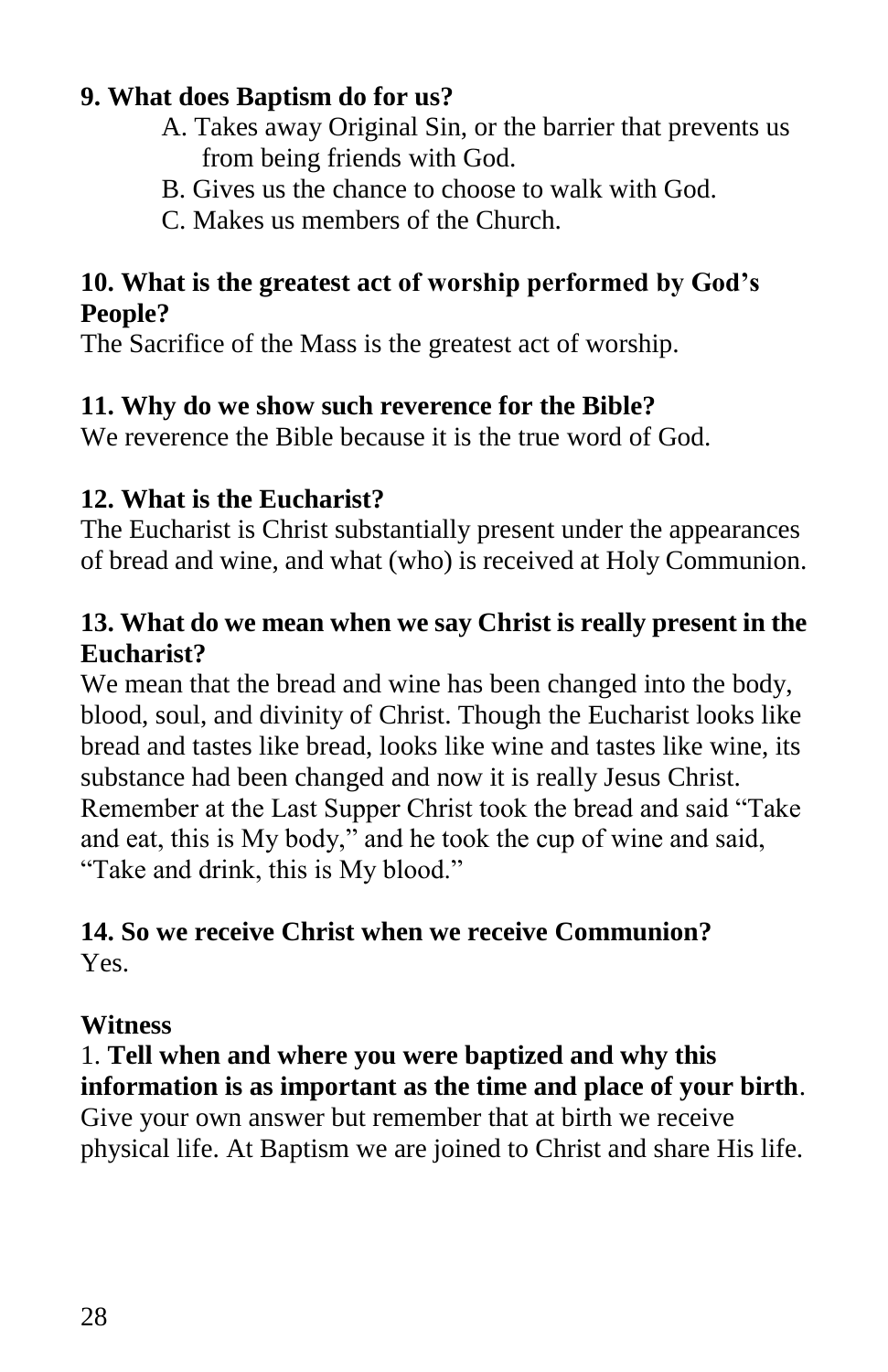At Baptism, a Christian promises to accept Christ and what he stands for and to reject the devil and all his standards.

2. **How is the Sign of the Cross a renewal of your baptismal promises?** By the words we profess our faith in the mystery of the Holy Trinity; by the sign we show our allegiance to Christ who makes it possible for us to overcome sin.

3. **What connection is there between your Baptism and your assistance at Holy Mass?** At Baptism we made a pact of friendship with God**.** Each Mass is a renewal and a strengthening of this pact of friendship with God through His Son Jesus Christ.

## **4. Choose several verses of a psalm that would make an appropriate prayer for a server.**

**5.** An Altar Server should also be close to Christ's mother, the Blessed Virgin Mary. Mary helps us keep our relationship with Jesus strong. The Rosary is a good way to honor Mary and also draw closer to Christ. All servers should have a Rosary and use it often. **Describe how to pray the Rosary**. Be able to recite and pray of the Rosary by heart. Know the mysteries of the Rosary by heart.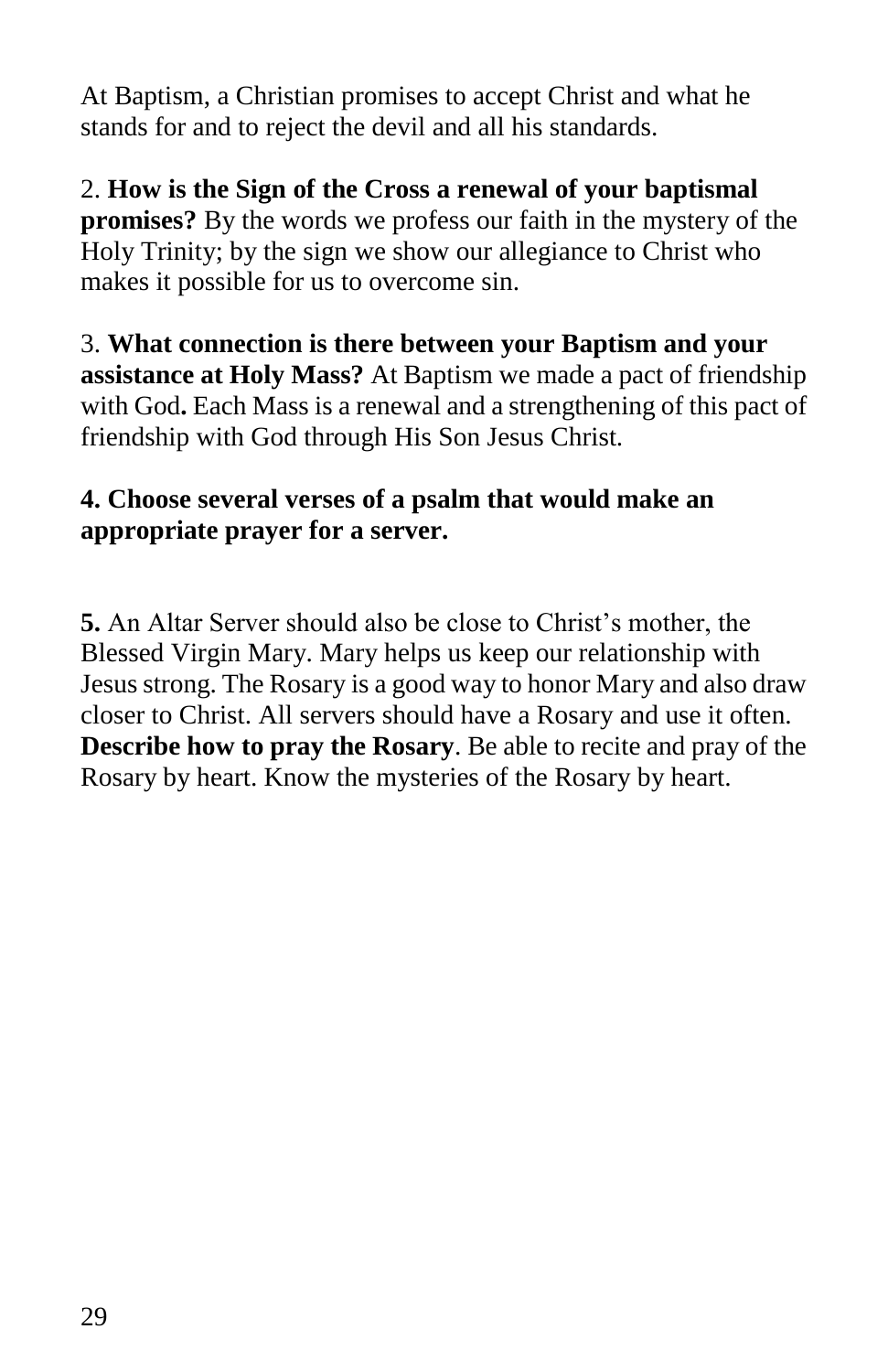## **The rank of St. Tarcisius**

St. Tarcisius was a poor, uneducated orphan who served as an altar boy during a time of great persecution of Catholics in the early Church in Rome (sometime before 300 A.D.). Powerful, pagan tyrants persecuted the Church, seizing and plundering Church



properties, capturing the followers of Christ, mistreating and even killing them.

After Mass one day, the priest called for someone to take the Blessed Hosts for Holy Communion to hundreds of people in the dungeons who were to die in the arena. Tarcisius begged the priest to let him carry the Hosts. The Hosts were wrapped in linen cloth and placed in a leather pouch which this 12 year old son of martyrs held close to his heart. On his way through a slum area of Rome, 6 older boys begun teasing and bullying the boy. When they discovered he was a Christian and what he was carrying, they set upon him like a pack of mad dogs. Tarcisius held tight even though they were now beating him with a stick and kicking him. The bleeding boy slumped to the ground then and they began to stone him. The 6 murderers seized the boy's body and tore off his cloak. But when they forced open his clenched hands, the Holy Eucharist had disappeared.

#### **Patron of First Communicants Feast Day- August 15**

*God of power and mercy, through Your help St. Tarcisius has overcome the tortures of his passion. Help us who celebrate his triumph to remain victorious over the wiles of our enemies.*

#### **To move up in rank, you must know these answers**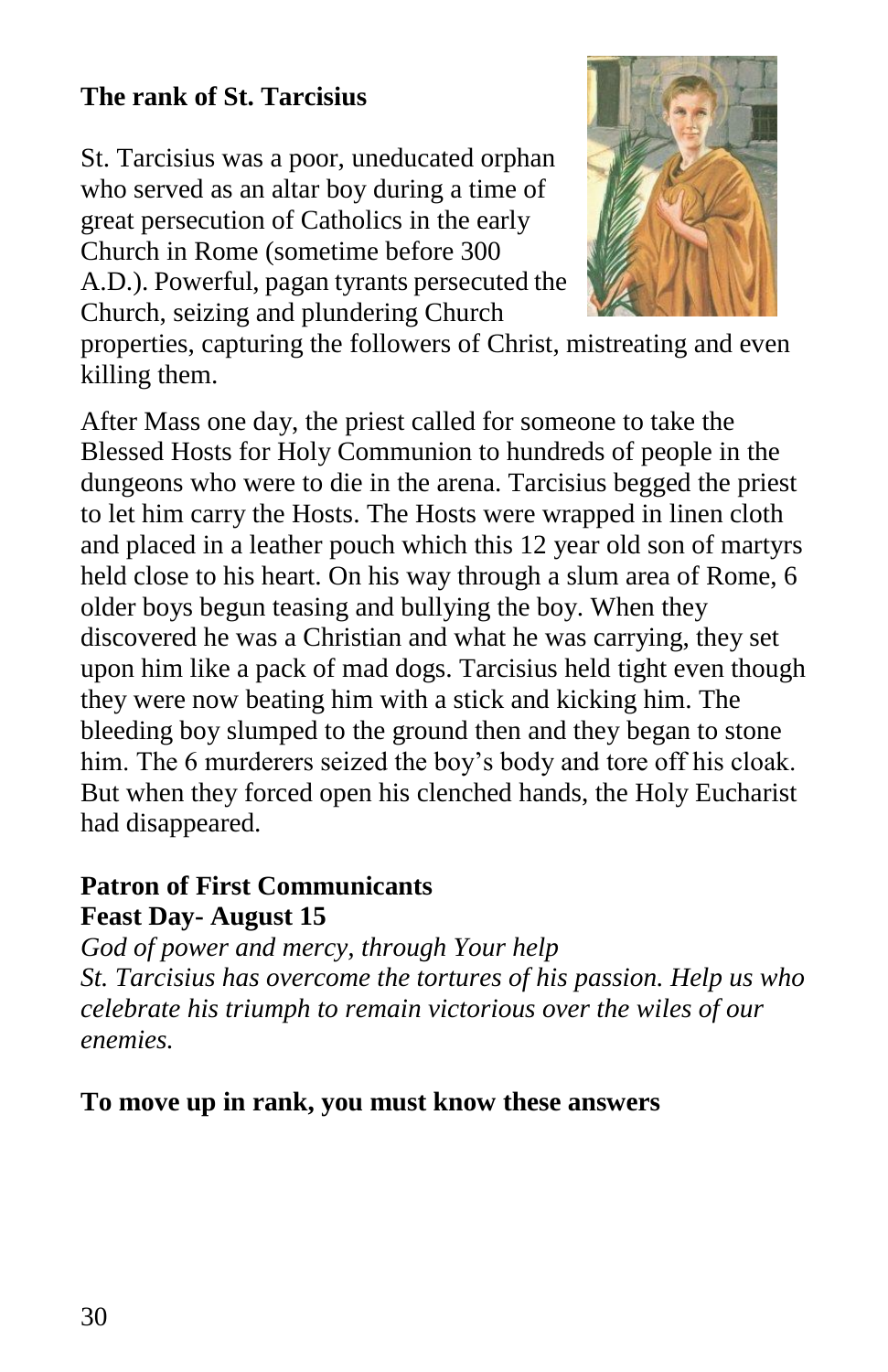#### **1. What does "Messiah" mean?**

"Messiah" means "The Anointed One." The Jews used it to refer to the great Son of David who had been promised by God and through whom they would be saved from their enemies and become a great people. Jesus is considered to be the Messiah by Christians, but He taught people that the Messiah would save everybody not by defeating enemies with force of arms, but defeating evil through suffering, dying on the cross and rising from the dead.

## **2. Who were the prophets?**

The prophets were men sent by God to remind the people to be faithful to the covenant. They were God's spokesman.

## **3. What is sacrifice?**

A sacrifice is the offering of some material gift to God as a sign that we need and depend on Him.

## **4. Describe a sacrifice in the Old Testament.**

The people took a lamb to the Temple. The priest killed the lamb and offered it to God. Part of it was given back to the people to have a banquet to celebrate their friendship with God.

## **5. Show how the Mass is also a sacrificial meal.**

At Mass, the people offer bread and wine which become the Body and Blood of Christ. The people want to join themselves with Christ who dies for them. Jesus offers the people and Himself to His Father and God accepts this sacrifice by inviting the people to take part in Holy Communion. *(This is a difficult question and if you don't fully understand it, that's ok...we will talk about it when we go over this material together)*

## **6. Why does a priest celebrate the Mass?**

The priest is ordained by the bishop in the Sacrament of Holy Orders to represent the people and represent Christ. Through the words of consecration, he changes the bread and wine into the Body and Blood of Christ.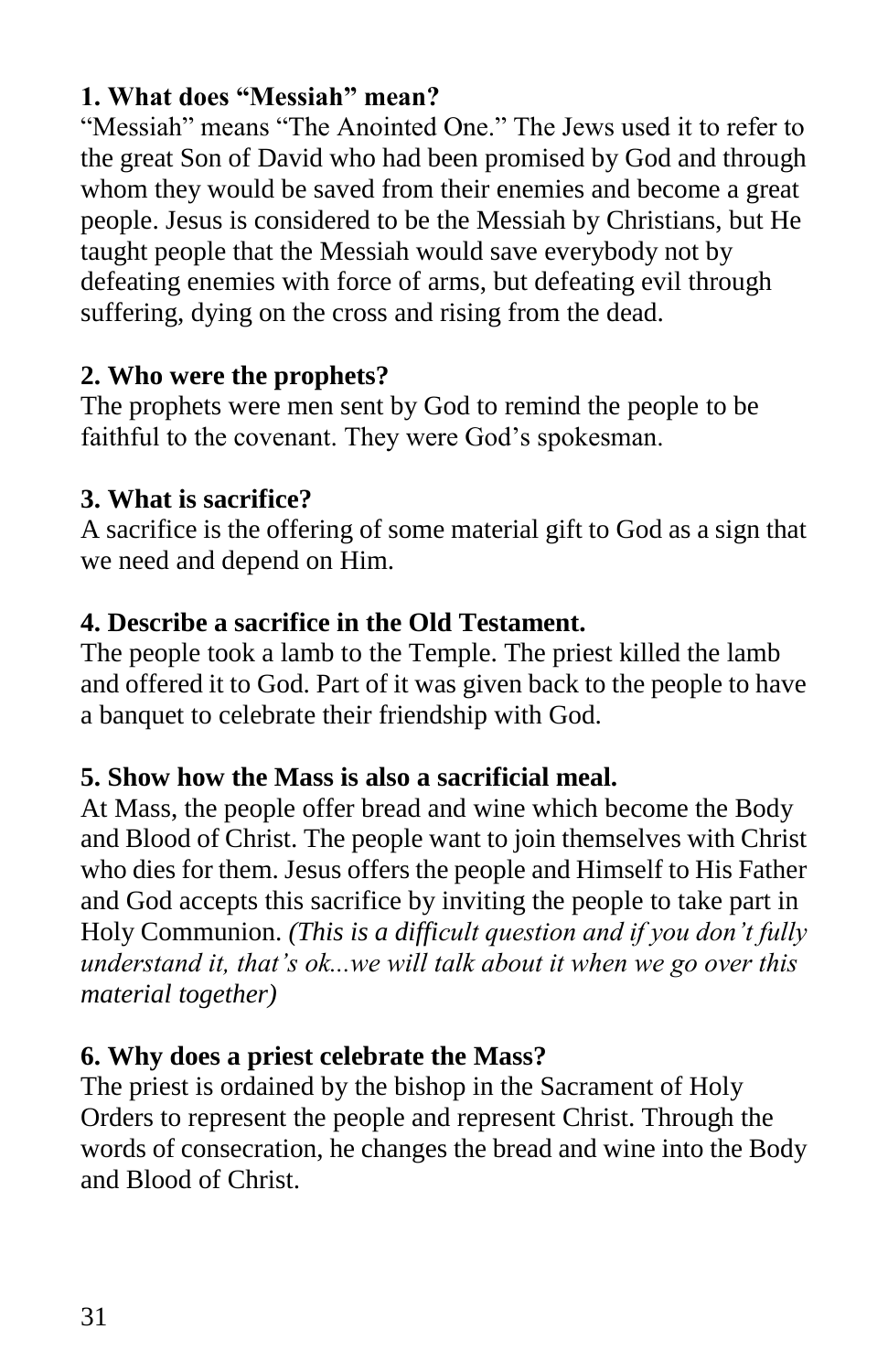## **7. What are the words of consecration?**

The priest lifts the bread and says: "Take this all of you and eat it; this is My Body which will be given up for you." The priest lifts the cup of wine and says: "Take this all of you and drink from it; this is The cup of My Blood, the Blood of the new and everlasting covenant. It will be shed for you and for many so that sins may be forgiven. Do this in remembrance of Me."

#### **8. What are the two main divisions of the Mass and what takes place in each?**

- A. The Liturgy of the Word in which we speak to God and God speaks to us through the Scriptures.
- B. The Liturgy of the Eucharist in which we offer ourselves and gifts of bread and wine and Christ becomes present to us.

## **9. Name the Seven Sacraments and briefly describe them.**

Sacraments of Initiation

**Baptism**: takes away original sin and makes us members of the Church

**Confirmation**: makes us full members of the Christian community and gives us the gifts of the Holy Spirit so that we can go out into the world and proclaim our faith by word and deed.

**Eucharist**: the Sacrament in which we receive the real presence of Christ under the forms of bread and wine.

Sacraments of Vocation

**Marriage**: the Sacrament that gives two people the chance to live together in love united in their faith with God and the Church.

**Holy Orders:** the Sacrament that provides bishops, priests and deacons for the Church so that the Sacraments may be celebrated. Sacrament of Healing:

**Anointing of the Sick**: The sacrament administered by a Priest or Bishop to offer God's healing grace to the sick and elderly.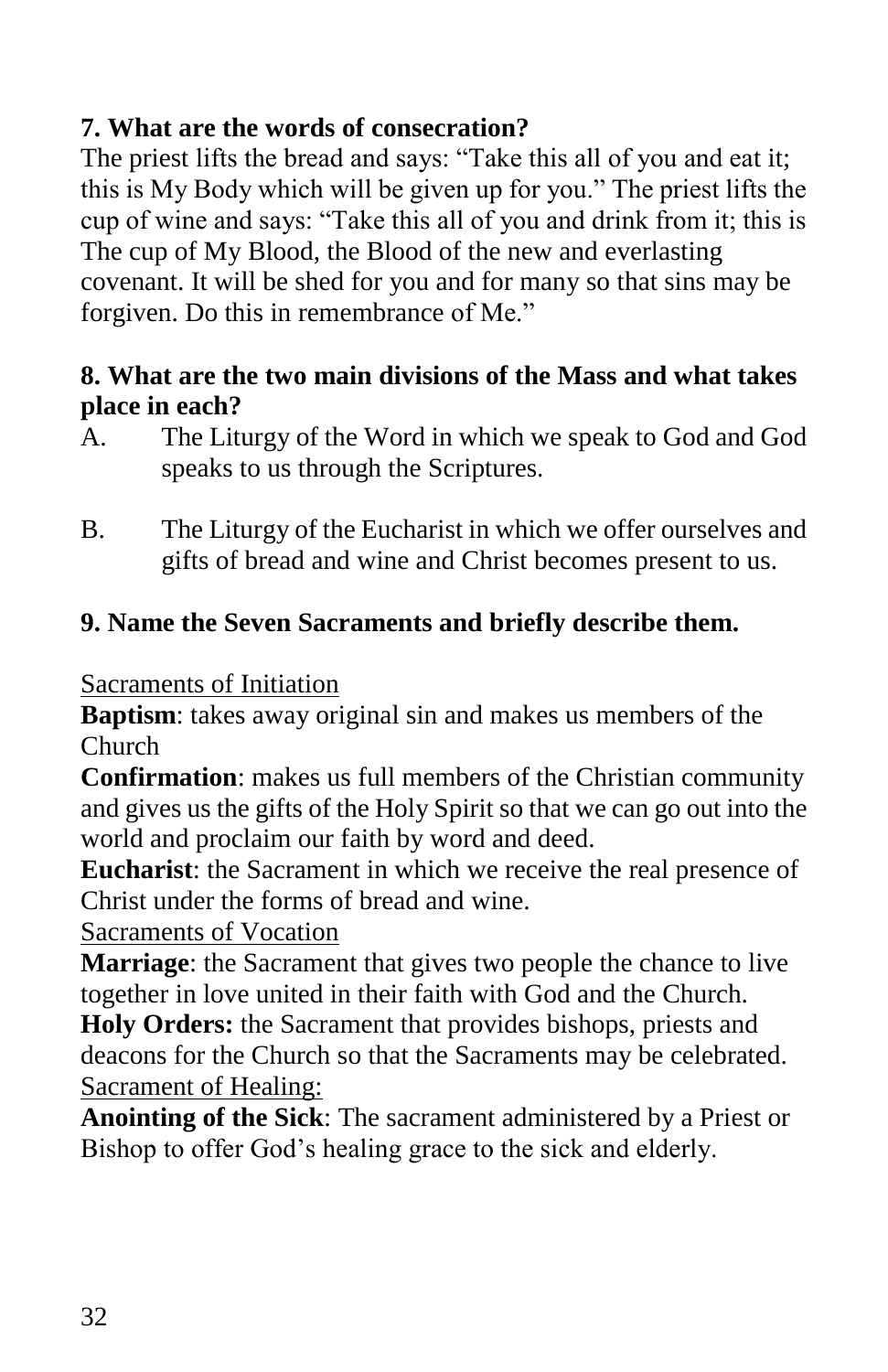**Reconciliation**: The sacrament that celebrates the experience of God's loving forgiveness.

## **10. What is Sin?**

Sin is rejecting God and what He stands for.

## **11. What are the two types of sin?**

Venial Sin: weakens our relationship with God but does not totally destroy our friendship with Him

Mortal Sin: a very serious sin which destroys our relationship with God

## **12. How does one commit a mortal sin?**

Though you can commit a mortal sin with one action, usually a person works up to that one action by a series of smaller sins that weakened our friendship with God so much that it becomes possible to commit a major sin that totally destroys that friendship. To commit a mortal sin, three things must occur:

- a. It must be a very serious action.
- b. A person must know it is very serious.
- c. A person must freely choose to do it.

## **13. How can sin be forgiven?**

Sin is forgiven when the sinner repents of the decision to choose something else instead of God's friendship and determines to put God first in his life again. An Act of Contrition can take away venial sin, but the Sacrament of Penance is needed to forgive mortal sin. Usually, this Sacrament is recommended of everybody regardless of how serious they sin.

## **14. Does God stop loving us when we sin?**

No, but he respects our freedom and if we say no to Him, He will allow us to walk away from Him.

## **15. What is grace?**

It is a supernatural gift given by God, through the merits of Jesus Christ, for our salvation.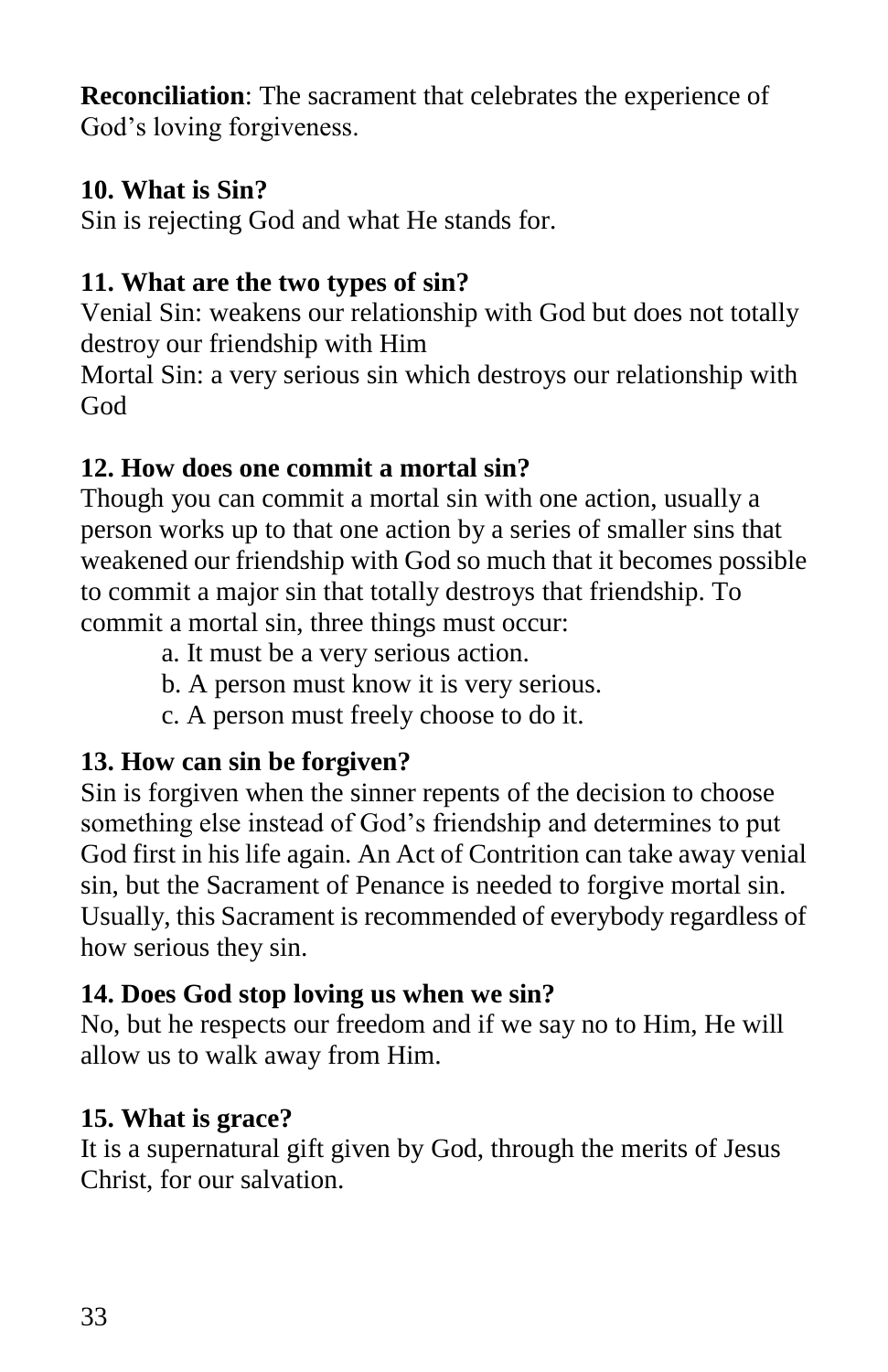#### **16. What types of grace are there?**

There are two: sanctifying and actual grace.

#### **17. What is sanctifying grace?**

Sanctifying grace makes the soul holy and pleasing to God.

## **18. What is actual grace?**

Actual Grace is the help from God which helps us know Him and choose the good and avoid evil.

## **19. What are some ways we can receive these graces?**

In the sacraments, especially the Holy Eucharist.

## **20. What is a cope?**

The cope is a long cape worn by the priest or deacon at Benediction of the Blessed Sacrament and at other solemn ceremonies outside Mass.



## **21. What is Benediction?**

Benediction is a ceremony honoring Jesus in the Blessed Sacrament (the consecrated hosts that are reserved in the Tabernacle). Usually, a single large host from the tabernacle is put in a monstrance, a beautiful holder for the host, and displayed for the people to adore. Songs and readings accompany this ceremony. Benediction means "blessing" and the highlight of this ceremony is when the priest/deacon blesses the people with the host.

## **22. Explain the symbolism of: water, candles, oil, bread, and wine.**

Water-purifies and is a source of life. Holy water reminds us of our Baptism when we first received divine life.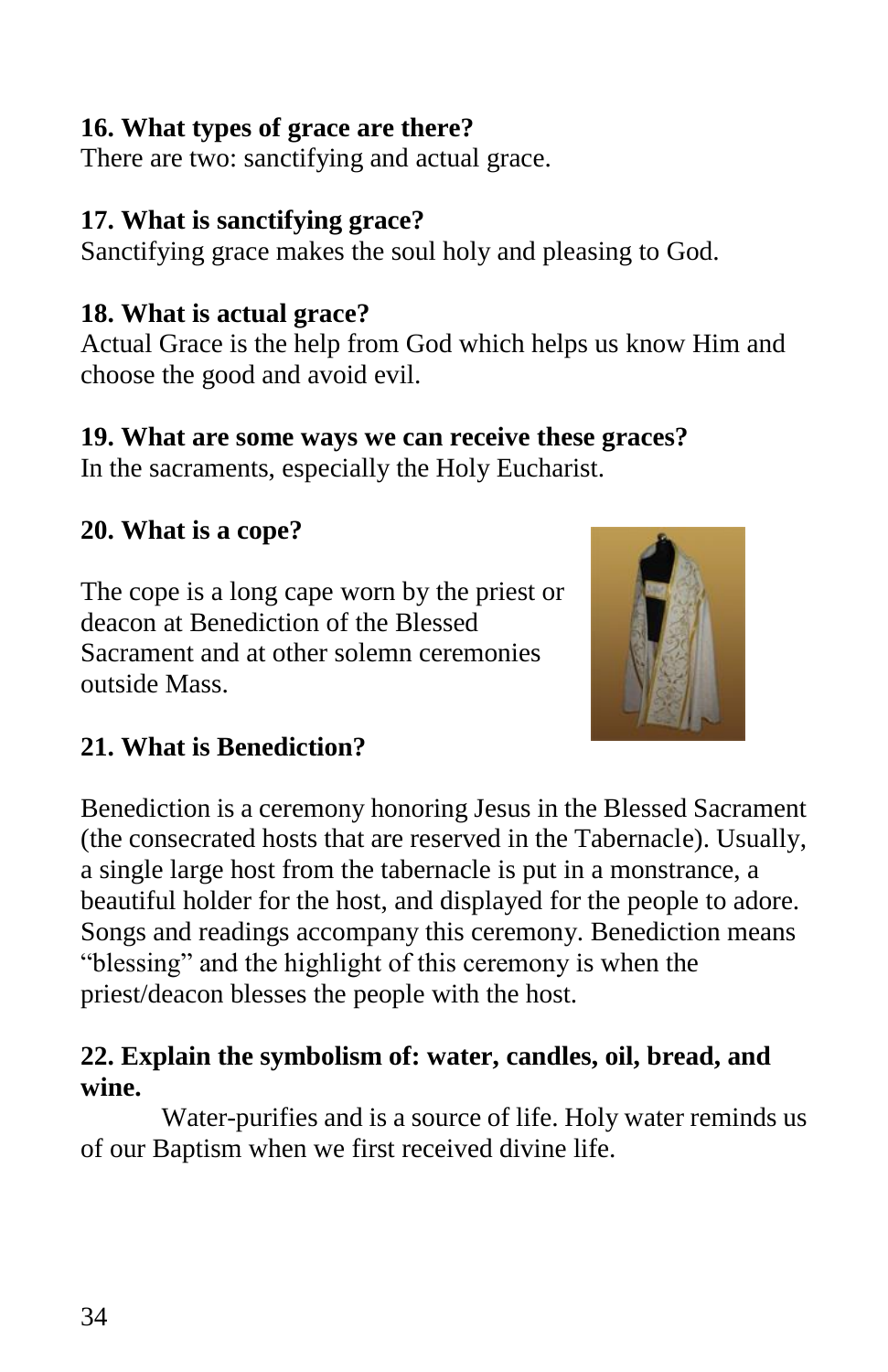Fire-seems most spiritual of all elements and we use it with candles. It gives both light and heat. The Risen Christ is the source of our understanding and power of loving. Christ is our Light. The Holy Spirit is the fire of God's love burning in us.

Oil-is a sign of healing and of dedication. It symbolizes the healing effect of God's grace and is a sign of our desire to dedicate our lives to His service.

Bread and Wine-signify the food and drink on which our physical life depends. When we offer bread and wine, we offer our lives.

## **23. What is the Ordo?**

A book that contains the list of offices and feasts of the Roman Catholic Church for each day of the year. You look in this book to find out the readings of the day; if there is a feast to be celebrated; as well as the color of vestments to be worn, for the Mass.



## **24. What is meant by the symbol IHS?**

IHS stands for the Latin letters Iesus Hominum Salvator, which mean "Jesus", Savior of Mankind.

## **25. What is meant by the symbol XP?**

It is a combination of the Greek letters, chi  $(X)$  and rho  $(P)$ which are the first two letters of "Christ".

## **26. What does INRI stand for?**

INRI are the first letters of the Latin title that hung on Christ's cross, Iesus Nazarenus Rex Iudaeorum, "Jesus of Nazareth, King of the Jews."

## **27. What is the Monstrance?**

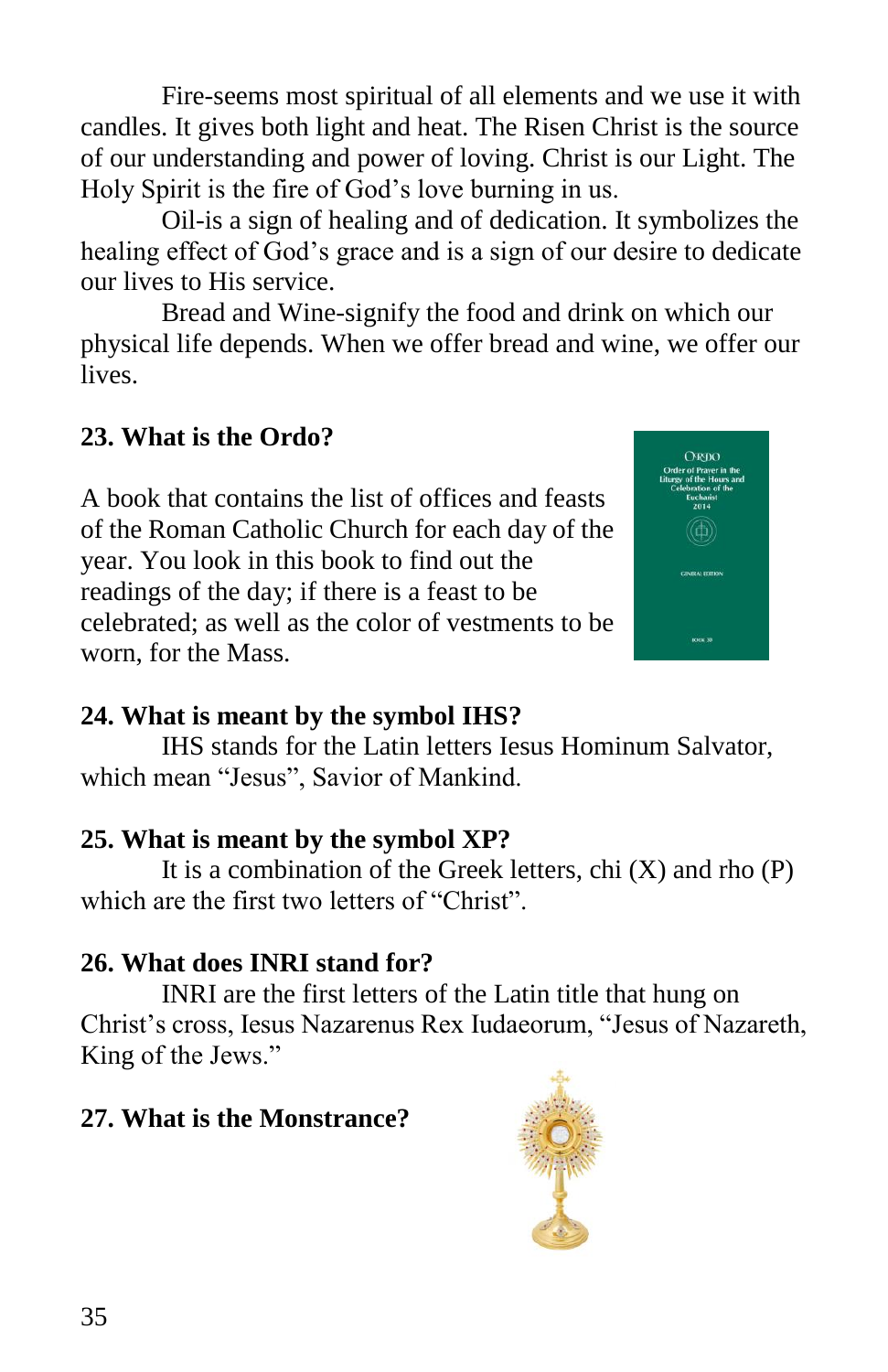This is the vessel that hold the consecrated Host so that it may be exposed to the people for adoration and for Benediction.

#### **28. What is the Luna?**



The luna is the small container that holds the consecrated Host so that it may be placed into the center of the Monstrance for Adoration and Benediction.

**What is prayer?** Prayer is lifting our minds and hearts to God.

**What prayer did Our Lord Himself teach us?** The Our Father.

#### **What is the prayer of the Church?**

The Eucharistic Liturgy, or Mass.

## **Tell something about your favorite saint.**

## **How does serving Mass help you become closer to God?**

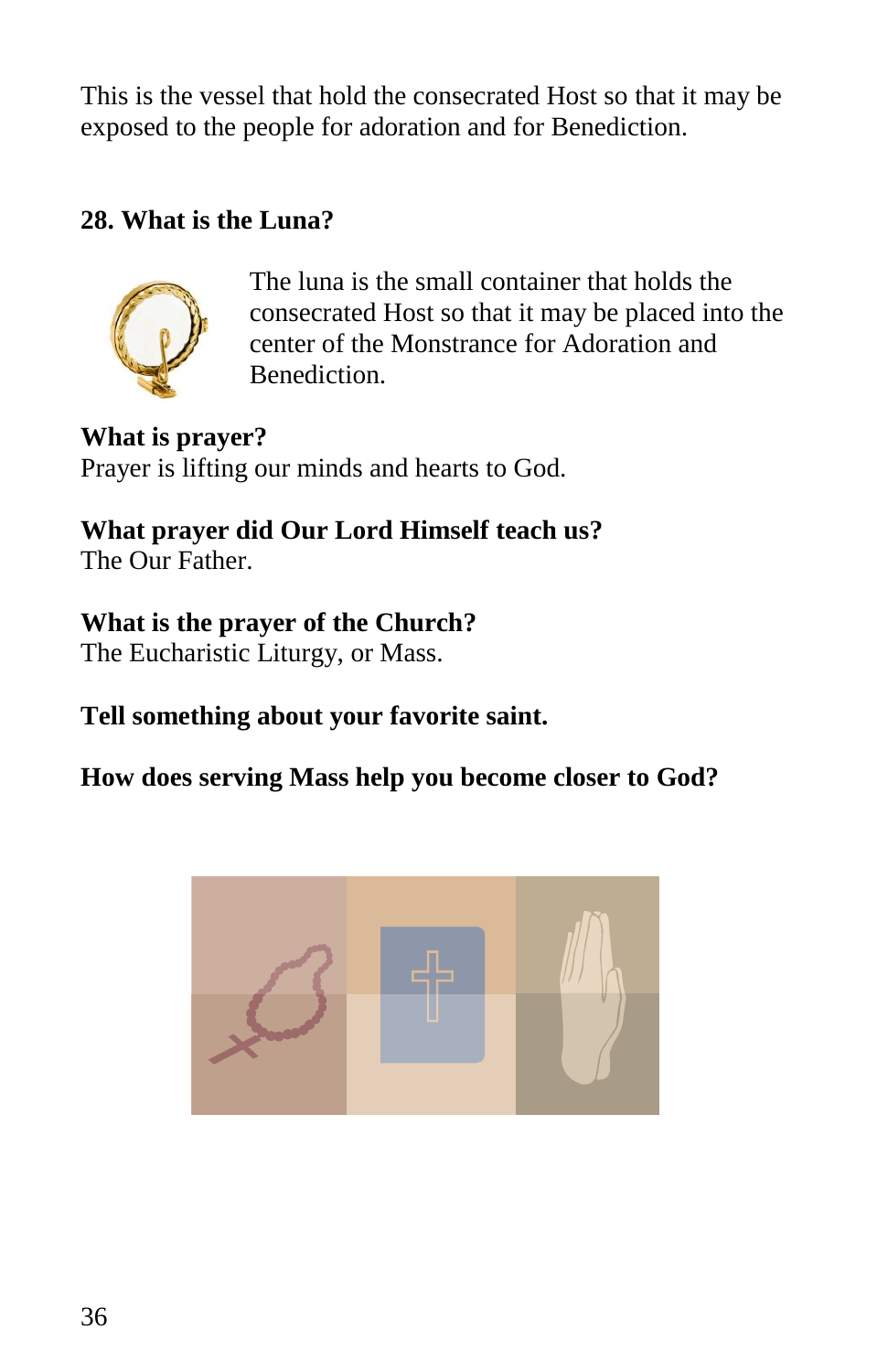#### **The rank of Pope St. Pius X**

St. Pius X can be thought of as the greatest of all servers. From a little altar boy, God led him to be a poor country priest, bishop and finally Shepherd of the entire world as Pope. He made it possible for children to receive First Holy Communion at an early age, and for all to receive communion frequently.



He became an altar boy at 8 and leader of the servers at 10. He learned to play the organ for Church services, studied Latin privately from one of the two parish priests, and was first in his school class. The townspeople raised money to send him to high school 3 miles away where he ranked first in his class all 4 years. He walked barefoot to school to save on shoe leather. At 15, he completed high school and knew that he wanted to be a priest. He talked to old and young alike stressing frequent Confession and Communion, introduced May Devotions to Mary, and encouraged Stations of the Cross. He was made a saint in 1954.

#### **Feast Day August 21**

*O God, to preserve the Catholic Faith and renew all things in Christ. You filled Pope St. Pius with heavenly wisdom and apostolic fortitude. Grant that we may follow his direction and example and be rewarded with eternal life with You.*

#### **To move up in rank, you must know these answers**

#### **1. What is Holy Trinity?**

Trinity -Three persons in one God. What this means is that God is one, but since he is a loving God three relationships occur in Him.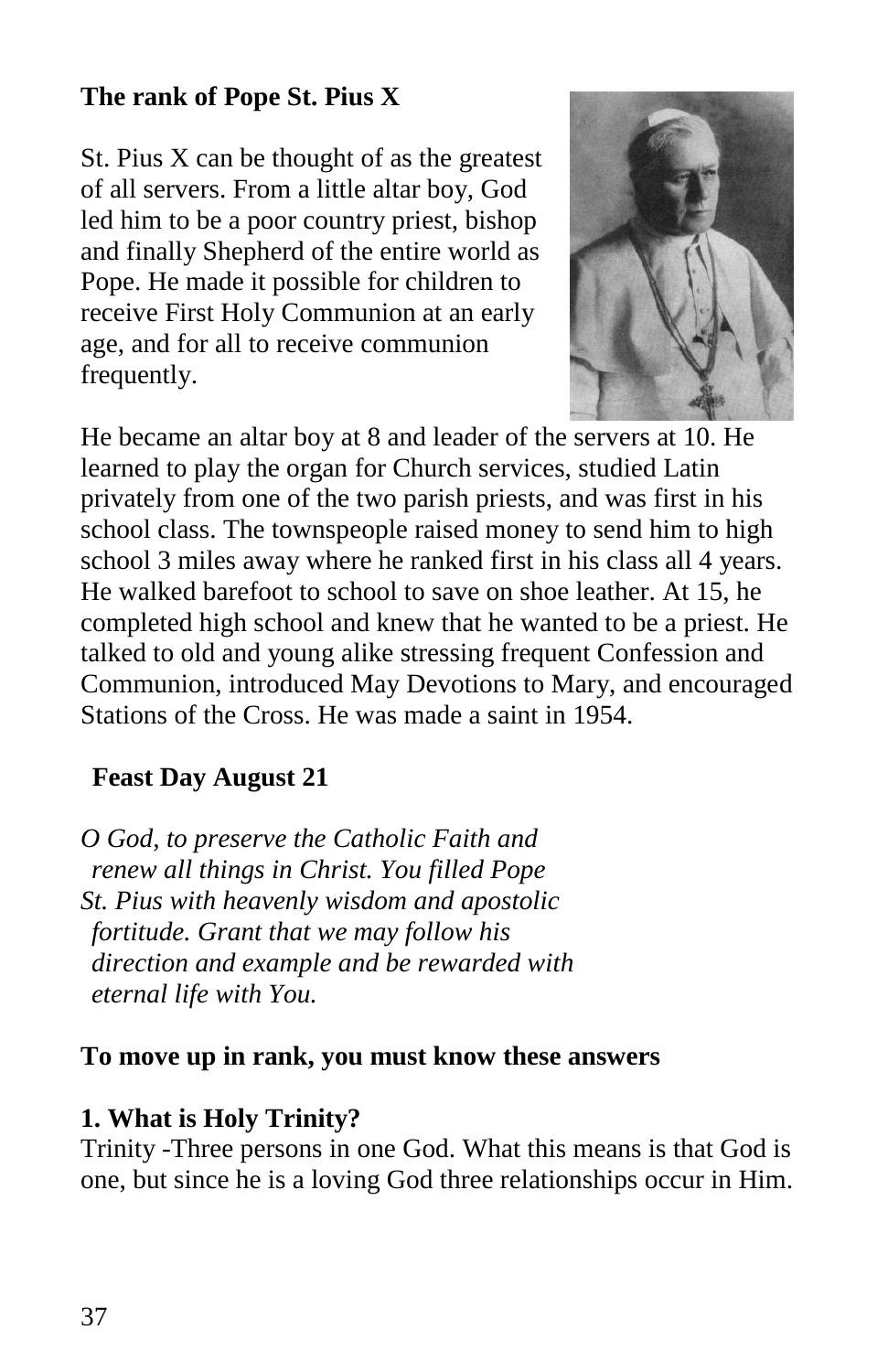First, God is Father, the Creator of everything. Second, God the Father for all eternity has spoken forth and loves His Word; the Word became Jesus Christ, the Son of God. Third, the Father loves the Son-the love between them is the Holy Spirit, the presence of God in the world today. You will never completely understand the concept of the Trinity. But it helps to realize that though God is personal, He is not a person like we are persons. He is BEING itself. And the persons in the Trinity are not persons like we understand it, rather they are relationships. That is how Jesus can be God at the same time the Father is God and the Holy Spirit is God-yes there are not three Gods, but three persons (relationships) in one God. Confusing? You bet, but upon this dogma, all of faith rests.

#### **2. What do we believe about God the Father?**

God the Father is Creator of all things and keeps the universe in existence by His will and His love. God is more than human-God is pure being. Yet, God is also personal; that means we can relate to Him and He to us. Though it is traditional to speak of God as Father, remember that God is neither male nor female. But the way people of Israel and Jesus Himself experienced God was best described as Father/Child relationship.

## **3. What do we believe about Jesus Christ?**

Jesus is the Word of God, the second Person of the Trinity. He is truly God and truly human. He is like us in all things except sin, but He is also God. That means that as the Word of God, He has existed always. God so loved the world that he sent His Son to save us. Jesus walked among us, was crucified, died and was buried. He rose from the dead and is seated at the right hand of God the Father. Through His Cross and Resurrection we are saved from our sins and offered eternal life.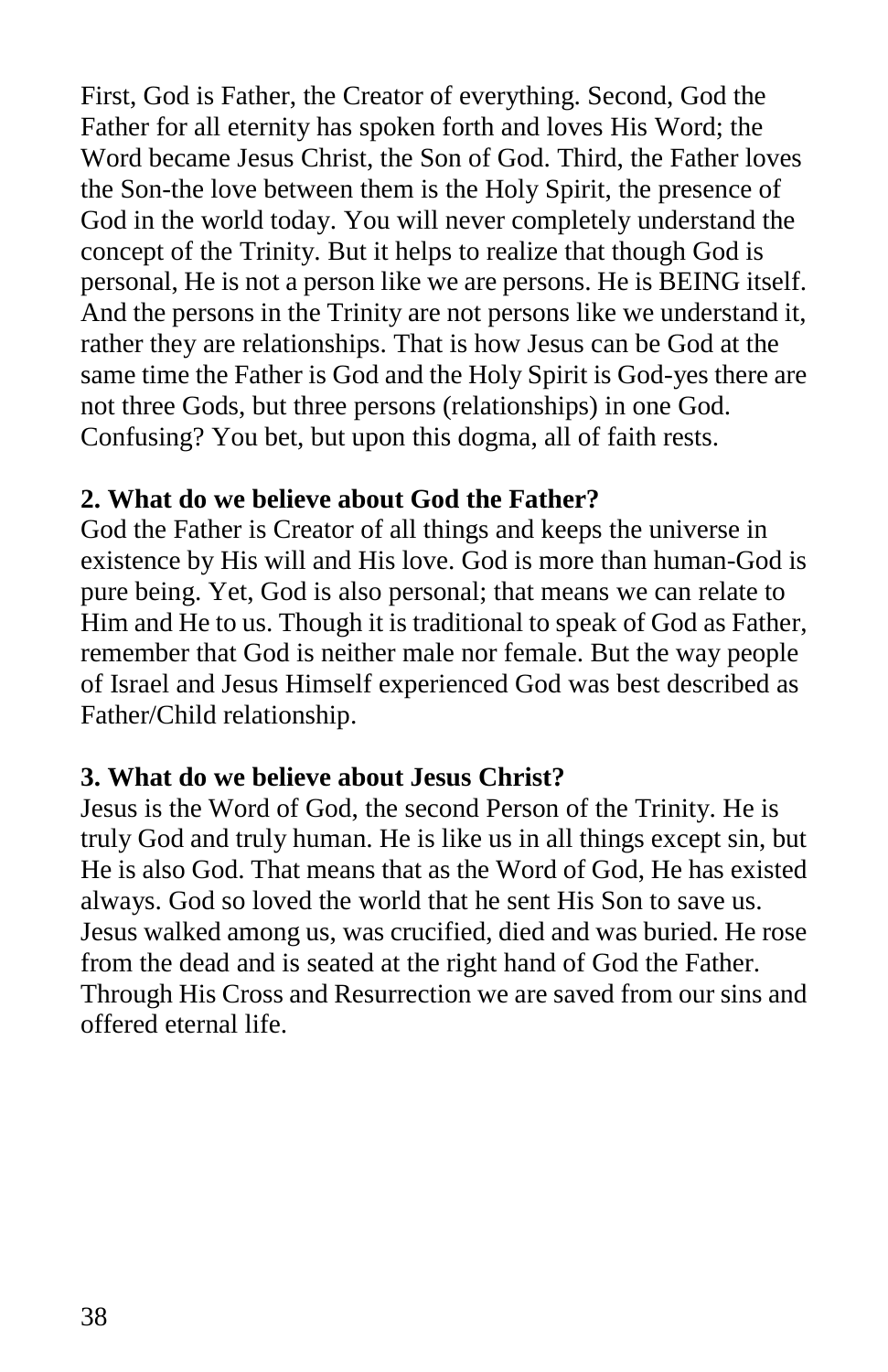## **4. What do we believe about the Holy Spirit?**

The Holy Spirit is the third Person of the Trinity. Christ promised the Spirit to the Apostles when He ascended to heaven and on Pentecost, the Spirit came and dwelt in Mary and The Apostle's hearts. The Spirit is God. In our daily lives, it is the Spirit that guides us and dwells within us because we have been Baptized. The Spirit helps us live out the commands of Jesus. Sometimes described as a dove or fire, the Spirit is really the presence of God that we feel acting in our lives.

#### **5. Why do Catholics honor Mary?**

Mary is the perfect Christian, the one who most faithfully followed Christ. Since she is the Mother of Jesus, she knows Him better than anyone. Mary is called the Mother of God, and because of her special role, in our salvation, we honor her. Any prayer or honor we give to Mary leads us to Christ her Son. We do not worship Mary, but we honor her.

#### **6. What are the 7 Corporal Works of Mercy?**

"Corporal" deals with our bodily or daily needs. Remember that Jesus said, "As often as you helped the least of my brothers and sisters, you did these things for me."

- 1. to feed the hungry
- 2. to clothe the naked
- 3. to shelter the homeless
- 4. to give drink to the thirsty
- 5. to visit the imprisoned
- 6. to visit the sick to
- 7. bury the dead

#### **7. What are the 7 Spiritual Works of Mercy?**

- 1. to admonish the sinner
- 2. to council the doubtful
- 3. to bear wrongs patiently

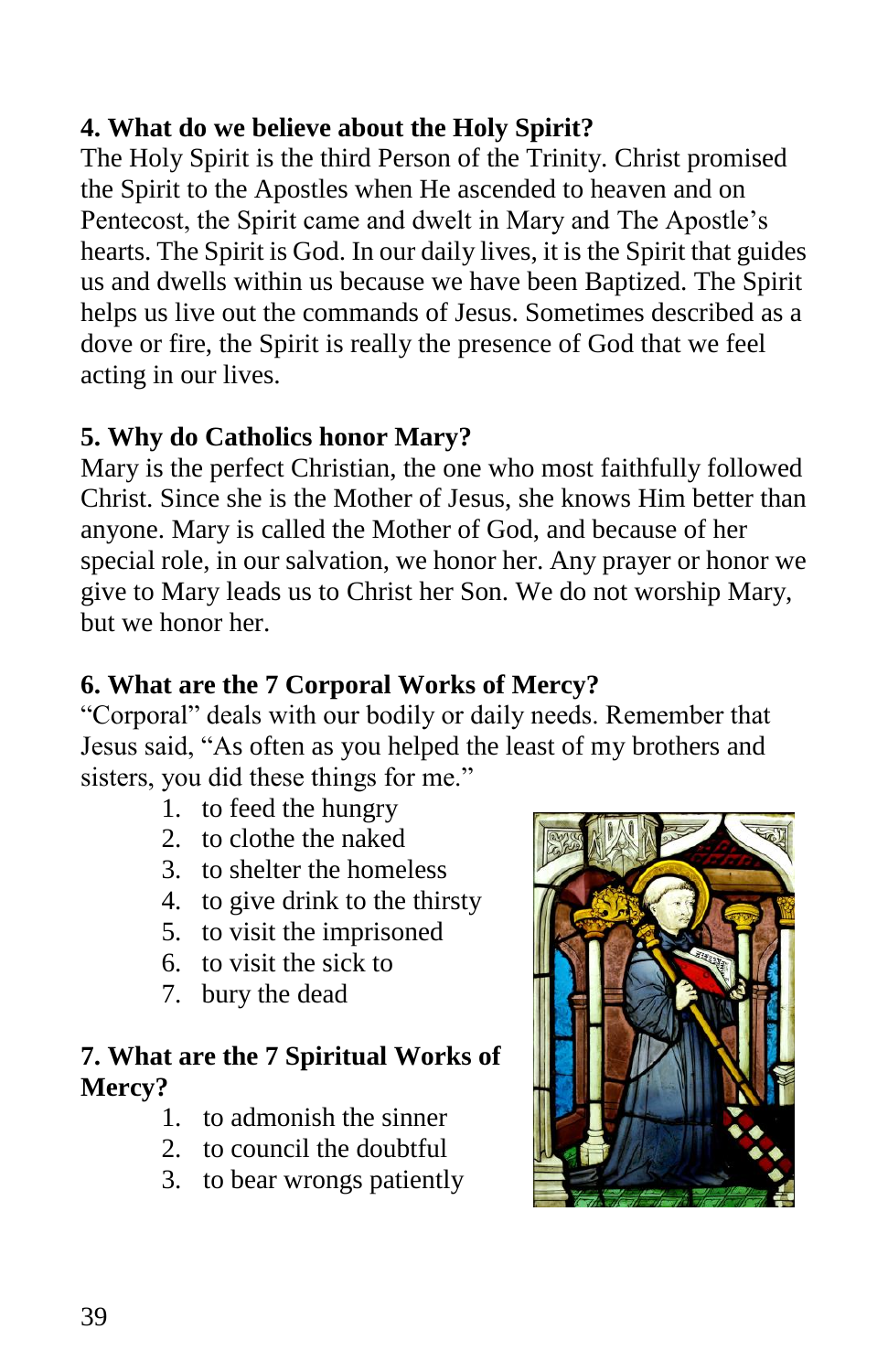- 4. to instruct the ignorant
- 5. to comfort the sorrowful
- 6. to forgive all injuries
- 7. to pray for the living and the dead

## **8. What are the 5 Precepts of the Church?**

- 1. To worship God by participating in Mass every Sunday and holy day of obligation.
- 2. To lead a Sacramental life: to receive Holy Communion frequently and the Sacrament of Penance regularly. This means at the minimum: to receive the Sacrament of Penance at least once a year (if serious sin is involved), and to receive Holy Communion at least once a year. Between First Sunday of Lent and Trinity Sunday.
- 3. To observe the marriage laws of the Church, to give religious training to one's children, to use parish schools and religious education programs.
- 4. To strengthen and support the Church and the Church's mission by using one's time, talent and treasure. This is called Stewardship.
- 5. To do penance including abstaining from meat and fasting from food on the appointed days.

## **9. What are the gifts from God called that allow us to believe in Him, hope in Him, and love Him?**

These are the supernatural virtues: faith, hope, and charity.

## **10. What is faith?**

Faith is firmly believing in the truths God has revealed.

## **11. What is hope?**

Hope is the firm belief that God will give us eternal life and the means to obtain it.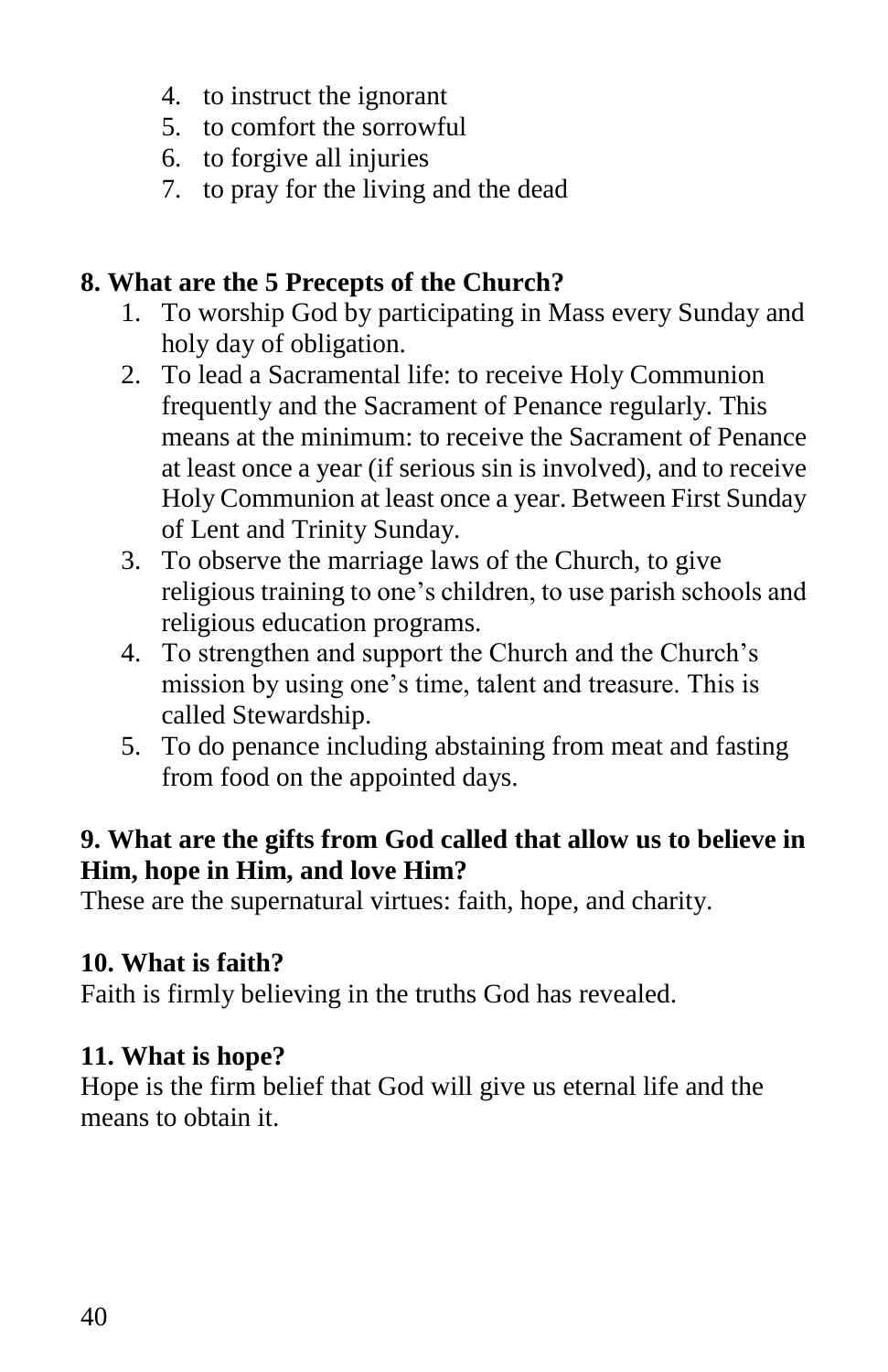#### **12. What is charity?**

Charity is the love of God for His own sake, and the love of others as ourselves for the love of God.

#### **13. Why do we have stained glass windows and statues in Church?**

Stained glass windows usually have pictures from the life of Christ or of the saints. In olden days, when people couldn't read, these windows were used to teach them the basic stories of our faith. Statues remind us of the lives of people who lived holy and worthy lives as Christ has asked. Remember, Catholics use the things of earth - - art, sculpture and music as windows to see God more clearly.

#### **14. Do Catholics worship statues?**

No, we worship only God. We do give honor to holy objects that have been blessed, but we do not worship them.

#### **15. Why do we pray to the saints?**

We pray to the saints because in their lives on earth they helped people come closer to God. Now that they are with God, they can help us even more. But when we pray to the saints, we are really asking them to ask God to help us. Do we have to pray to them? No, but it is a very human and very good thing to do.

#### **16. What is essential to real participation in Mass?**

In order to really participate in the Mass, it is not sufficient merely to pray and sing along and go through the motions of serving Mass. One must inwardly speak to God, listen to His Word, receive the Lord in Communion and then go out into daily life and live the commands of Christ in thought, word and deed.

#### **17. How do you show respect for the Holy Name of Jesus?**

God warned the Israelites that they must not take the name of the Lord their God in vain. As Christians, we know that all the names of God–Father, Jesus, Christ, Spirit, Word, etc. are holy names.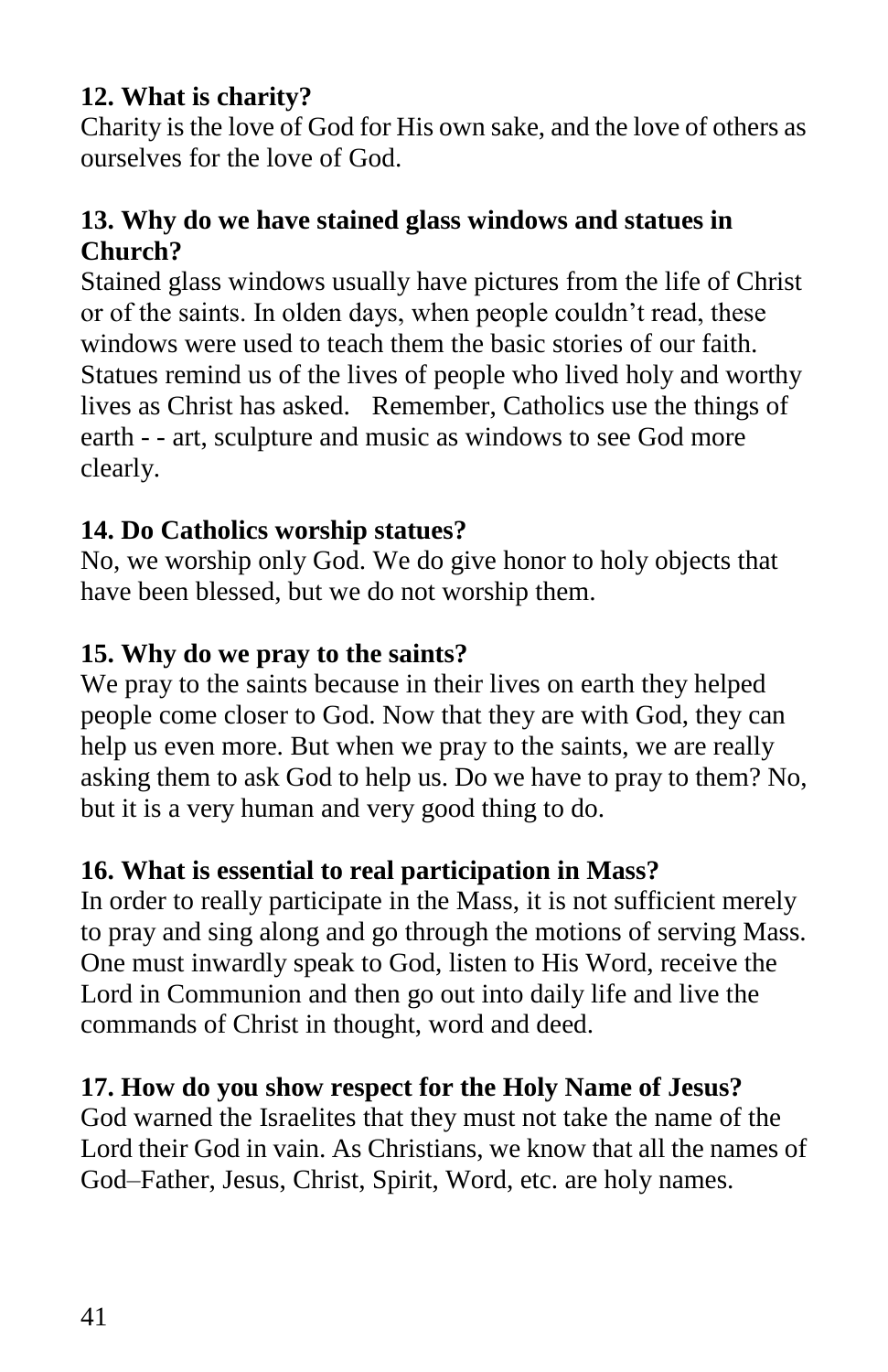As a Catholic, you should be known for clean speech. But as an altar server you should be known as never swearing.

Bow your head when you hear the name Jesus, and when you hear someone misusing the name of Jesus say to yourself, "Blessed be the Name of Jesus," to make up for the insult to Christ.

#### **18. How do you stay in person of Christian character and integrity?**

a. By keeping the 10 Commandments, the Beatitudes and the laws of the Church.

b. By keeping away from things that may cause you to sin: magazines, movies, TV shows that degrade human sexuality, or that glorify racism, hate and violence.

#### **19. Tell how the life of each of the following saints help you to lead a better Christian life...**

St. Tarcisius, St. John Berchman, St. Dominic Savio, St. Pius X

#### **20. What do we mean by vocation?**

Every person has a vocation - - some to the priesthood or religious life, single or married, others in business or academics, still others in one of the trades. Each vocation is holy and it is up to us to figure out what God wants us to do. When we decide, then we must live out our vocation according to our faith. In whatever we choose to do, other people must see us acting as Christians.

## **21. What are your most memorable experiences as a server?**